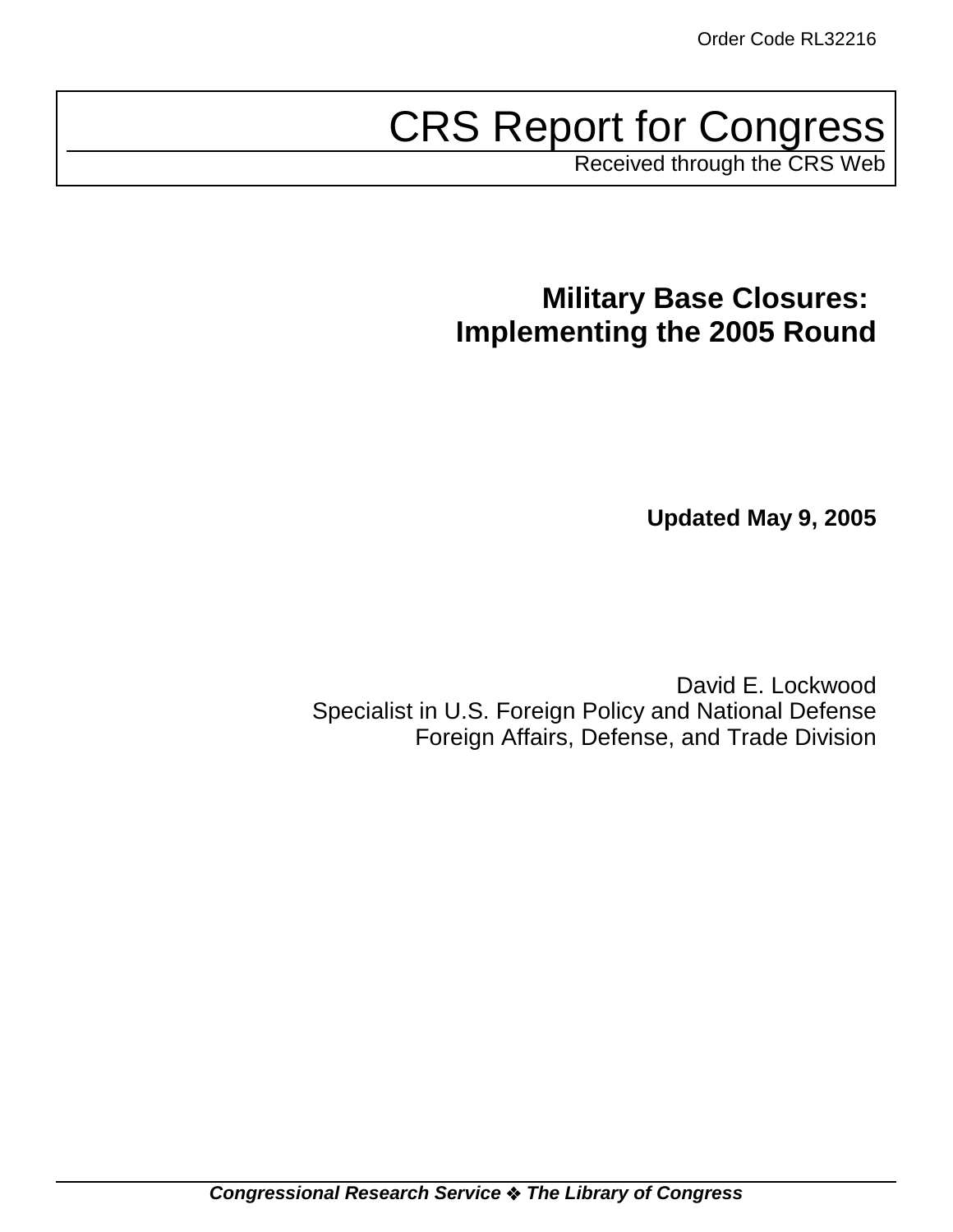### Military Base Closures: Implementing the 2005 Round

### **Summary**

On November 15, 2002, Secretary of Defense Donald Rumsfeld announced the first steps in implementing the new 2005 base realignment and closure (BRAC) law. These included development of a force structure plan, comprehensive inventory of military installations, and establishment of criteria for selecting bases for closure and realignment.

The Secretary of Defense submitted a report to Congress on March 23, 2004, confirming the need for a further BRAC round and certifying that an additional round of closures and realignments would result in annual net savings, over a period ending no later than FY2011.

On May 20, 2004, the House of Representatives voted 259 to 162 to delay base closings until 2007. In response to this action, the White House immediately released a statement declaring that the Secretary of Defense, and other senior advisers, would urge the President to veto any bill that "weakened, delayed, or repealed" the current base closure authority.

On October 8, 2004, Senate and the House conferees reached agreement on the National Defense Authorization Act for FY2005, which included continued support of DOD's authority to conduct a round of closures and realignments in 2005. Senator John Warner stated that it was essential to allow DOD to complete its effort to reduce the size of its infrastructure.

Most recently, the President has appointed nine members to serve on the 2005 BRAC Commission. In doing so, he has consulted with leading Members of Congress. He completed selection of the commissioners on March 15, 2005, the last day required by law. In addition, the President has chosen Anthony A. Principi to serve as the chairman of the BRAC Commission.

In order to complete the process, Senate hearings and approval are required. Once formally established, the Commission will then conduct a series of local, D.C. area hearings to collect general information on DOD's force structure needs and goals. It will also conduct regional hearings at locations throughout the country. At least one commissioner will visit each base on DOD's designated list.

This report will be updated as needed.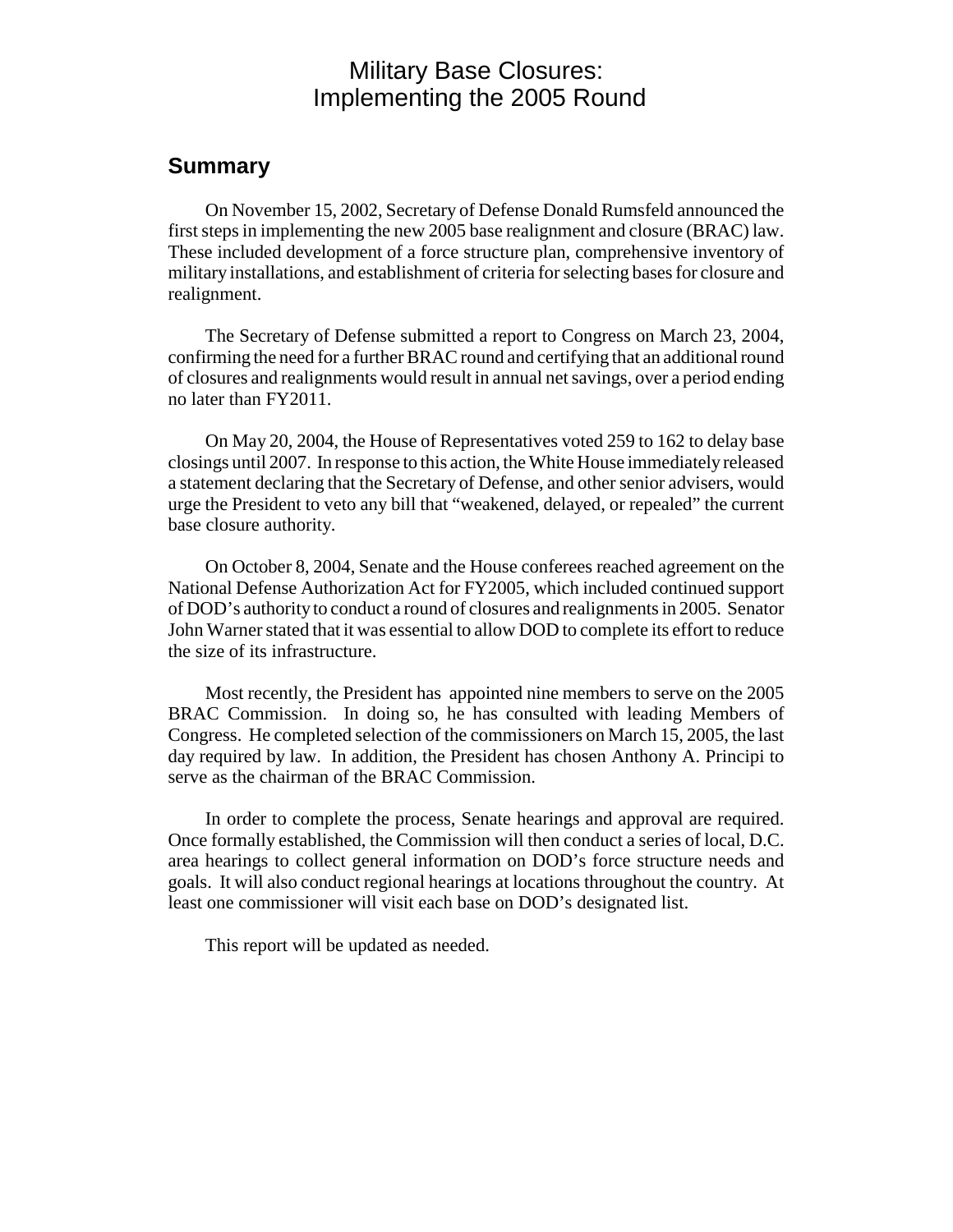### **Contents**

| DOD Lowers Estimate of Excess Capacity  16 |
|--------------------------------------------|
|                                            |
|                                            |
|                                            |

### **List of Tables**

|--|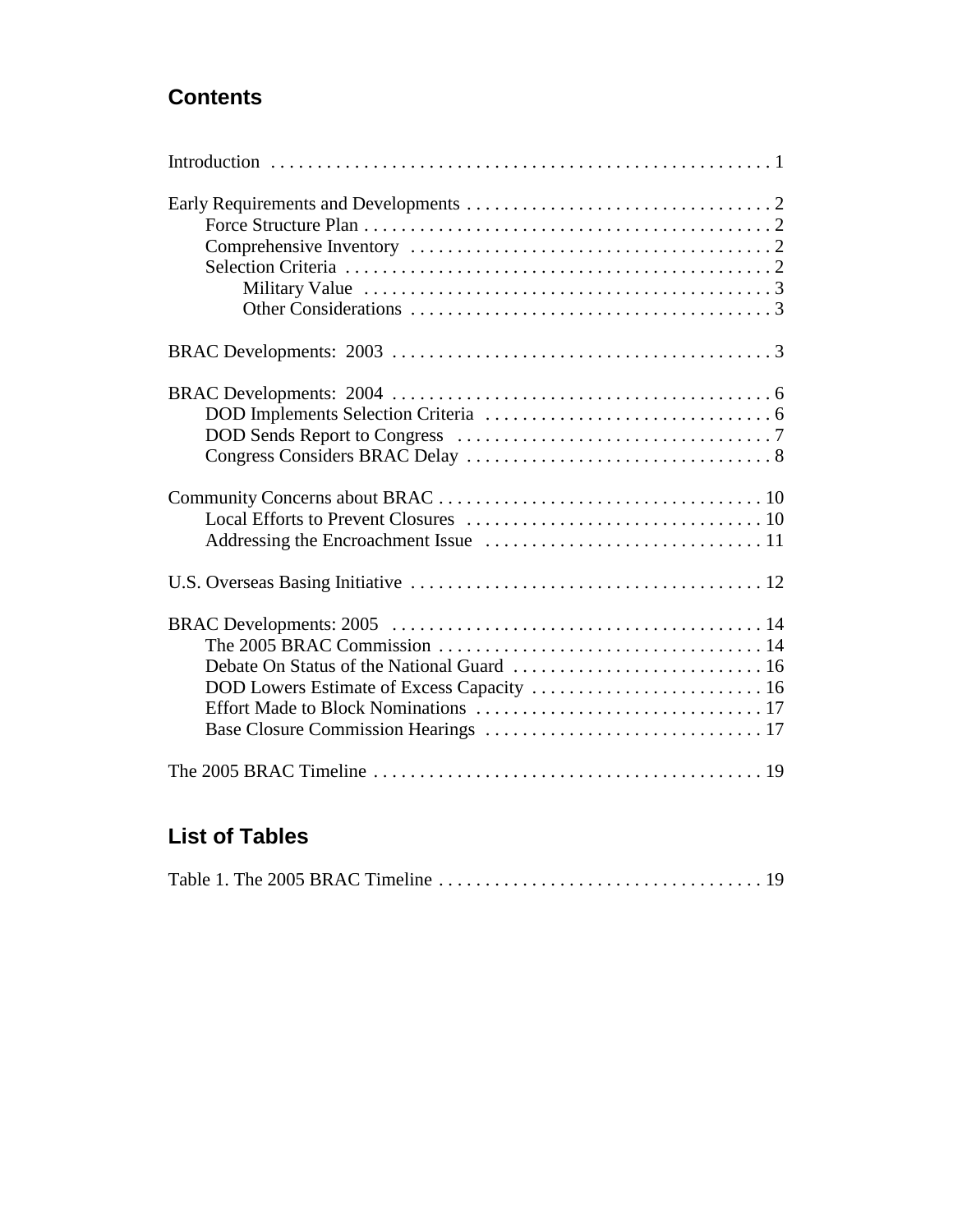## Military Base Closures: Implementing the 2005 Round

### **Introduction1**

On November 15, 2002, Secretary of Defense Donald Rumsfeld issued a memorandum to senior staff regarding the implementation of the new base realignment and closure (BRAC) round authorized by Congress in  $2001$ .<sup>2</sup> He emphasized that, as part of the Department of Defense's transformation initiative, "new force structures must be accompanied by a new base structure," and added that "BRAC 2005 should be the means by which we reconfigure our current infrastructure [bases] into one in which operational capacity maximizes both war fighting capability and efficiency."<sup>3</sup> He, then, directed that the process begin immediately. It was, in effect, the formal launching of DOD's 2005 base closure implementation process.<sup>4</sup>

The Secretary of Defense also revealed in his memo a particularly important BRAC 2005 objective, namely examining and implementing opportunities for greater joint activity as a means of achieving a more efficient base structure. He explained that prior BRAC rounds had analyzed functions on a unique service-to-service approach and, therefore, did not benefit from joint examination of functions that cross services. It would appear, for example, that DOD's network of research laboratories, medical facilities, maintenance depots, and testing and evaluation facilities will become prime candidates for consolidation in the next round.

In respect to the selection process, Secretary Rumsfeld declared that DOD would not make any binding closure or realignment decisions prior to the submission of its final recommendations to the new BRAC commission in May 2005. It should be noted, however, that his statement left open the possibility (if not likelihood) of DOD conducting internal, non-binding deliberations.

To underscore the importance of the new BRAC round, Secretary Rumsfeld has created two Office of the Secretary of Defense-level groups to oversee and operate the BRAC 2005 process. First of these is the Infrastructure Executive Council (IEC), chaired by the Deputy Secretary. It serves as the policy-making and oversight body

<sup>&</sup>lt;sup>1</sup> For prior information on BRAC rounds, see CRS Report RL30051, Military Base *Closures: Agreement on a 2005 Round*, by David E. Lockwood, 15 p.

<sup>&</sup>lt;sup>2</sup> U.S. Congress. "National Defense Authorization Act for Fiscal Year 2002" (P.L. 107-107), Sections 3001-3007.

<sup>3</sup> U.S. Department of Defense. "Transformation Through Base Realignment and Closure*,"* November 15, 2002.

<sup>&</sup>lt;sup>4</sup> Hereafter, any reference in this report to "closure" may also include "realignment."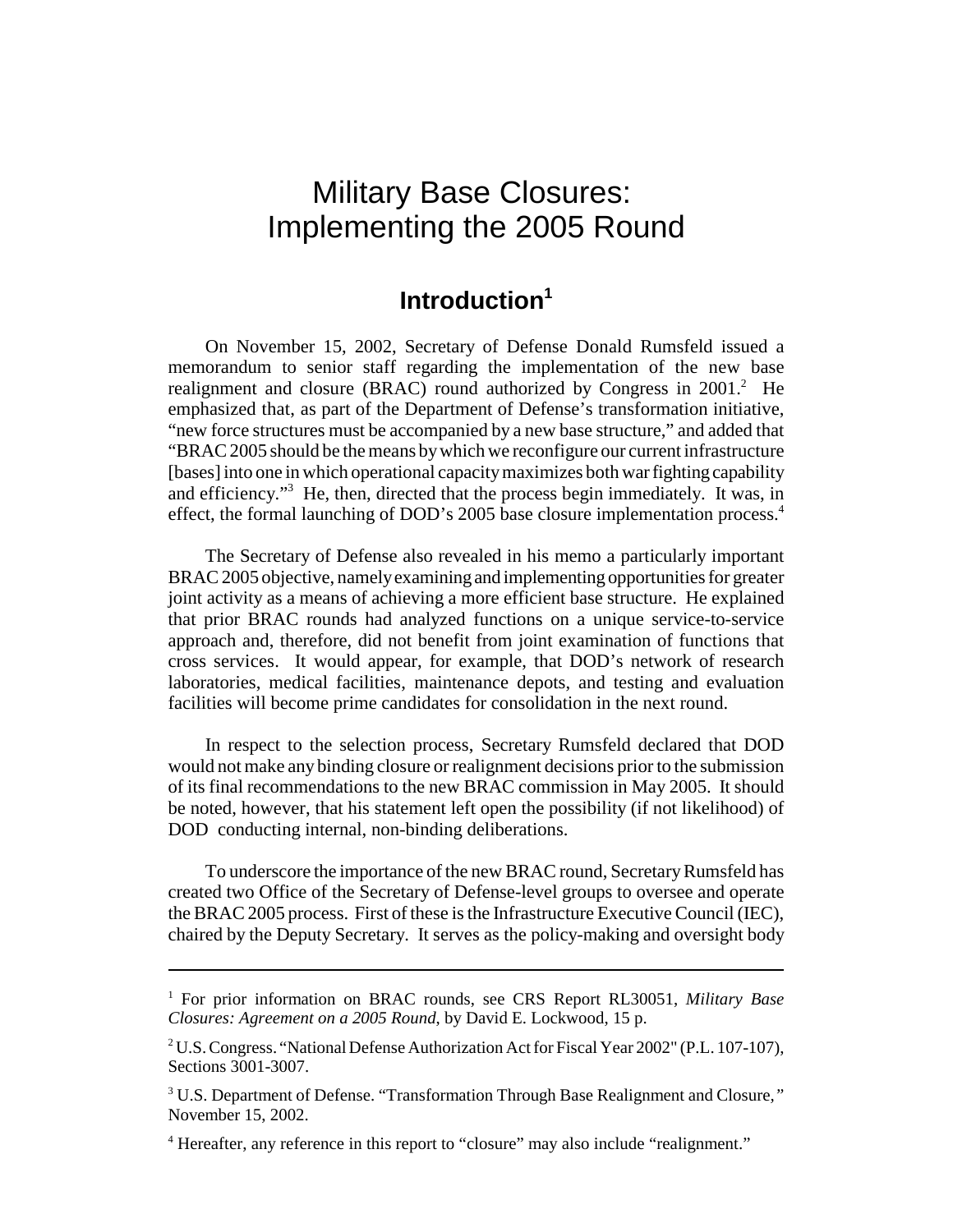for the entire process. The second, subordinate group is the Infrastructure Steering Group (ISG), chaired by the Under Secretary of Defense (Acquisition, Testing, and Logistics). It will be responsible for the detailed direction necessary to conduct the BRAC 2005 analyses.<sup>5</sup>

### **Early Requirements and Developments**

In implementing the 2005 round, DOD's first three requirements are (1) to develop a force structure plan, (2) to conduct a comprehensive inventory of military installations, and (3) to establish criteria for selecting bases for closure or realignment.

### **Force Structure Plan**

In regard to the first, the Secretary of Defense must develop a force structure plan based on an assessment of the probable threats to the national security over a 20 year period, beginning with FY2005. He is also required to estimate the end-strength levels and the major military force units needed to meet such threats. Finally, the Secretary of Defense must estimate the anticipated level of funding that will be necessary to carry out the plan.

#### **Comprehensive Inventory**

Second, the Secretary of Defense is required to conduct a comprehensive inventory of U.S. military installations. He must, under the terms of the new BRAC law, determine the anticipated need and availability of military installations outside the United States. In addition, the Secretary of Defense must give special consideration to any efficiencies that might be gained from the use of joint tenancy by more than one branch of the Armed Forces at a military installation.

#### **Selection Criteria**

Third, the Secretary of Defense must develop a set of criteria for selecting bases for closure and realignment. He must address a broad range of military, fiscal, and environmental considerations likely to affect closure and realignment decisions. In prior rounds, DOD assigned highest priority to four criteria related to military value. An additional four included return on investment, economic impact, community infrastructure, and environmental impact. The eight selection criteria as proposed for the 2005 round are, in almost every essential detail, the same as those adopted and implemented in the three past rounds.

The bolded sections of DOD's new draft criteria below reveal the pertinent additions, as published in the *Federal Register* on December 23, 2003 (Vol. 68, No. 246, p. 74221-2).

<sup>5</sup> See CRS Report RS21822, *Military Base Closures: DOD's 2005 Internal Selection Process,* by Daniel Else and David Lockwood, April 21, 2004, 6 p.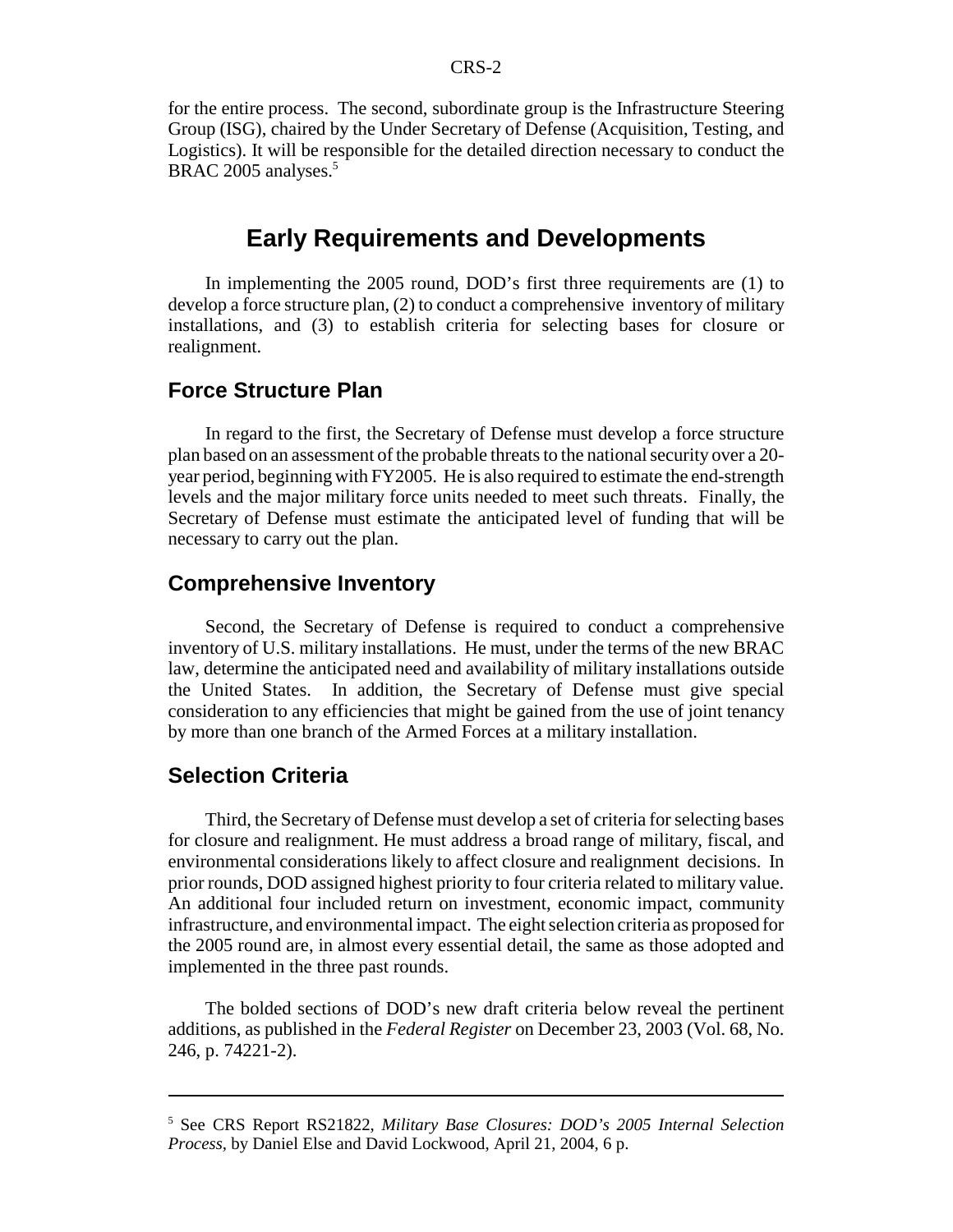#### **Military Value.**

1. Current and future mission requirements and impact on operational readiness of DOD's total force, *including the impact on joint warfighting, training, and readiness.*

2. Availability and condition of land, facilities, and associated airspace *(including training areas suitable for maneuver by ground, naval, and air forces throughout a diversity of climate and terrain areas and staging areas for the use of the Armed Forces in homeland defense missions)* at both the existing and potential receiving locations.

3. Ability to accommodate contingency, mobilization, and future total force requirements at both the existing and potential receiving locations *to support operations and training*.

4. Cost and manpower implications.

#### **Other Considerations.**

5. Extent and timing of potential costs and savings, including the number of years, beginning with the date of completion of the closure or realignment, for the savings to exceed the costs.

6. Economic impact on *existing* communities *in the vicinity of military installations*.

7. Ability of both existing and potential receiving communities' infrastructure to support forces, missions, and personnel.

8. Environmental impact, *including the impact of costs related to potential environmental restorations, waste management and environmental compliance activities*.

Significant features of the new list include (1) reassertion of the overall importance of "military value," (2) increased emphasis on joint war-fighting, training, and readiness, and (3) dependence on local communities to support military missions.

### **BRAC Developments: 2003**

In mid-January 2003, two senior members of the House Armed Services Committee (Representative Gene Taylor and Representative Joel Hefley) expressed the desire to either change or repeal the new base closure law  $(P.L. 107-107)$ .<sup>6</sup> Several months later, on May 6, Representative Hefley, chairman of the House

<sup>6</sup> Richard H.P. Sia, "Lawmakers Seek to Stop Next Base-Closing Round," *Congress Daily*, January 16, 2003.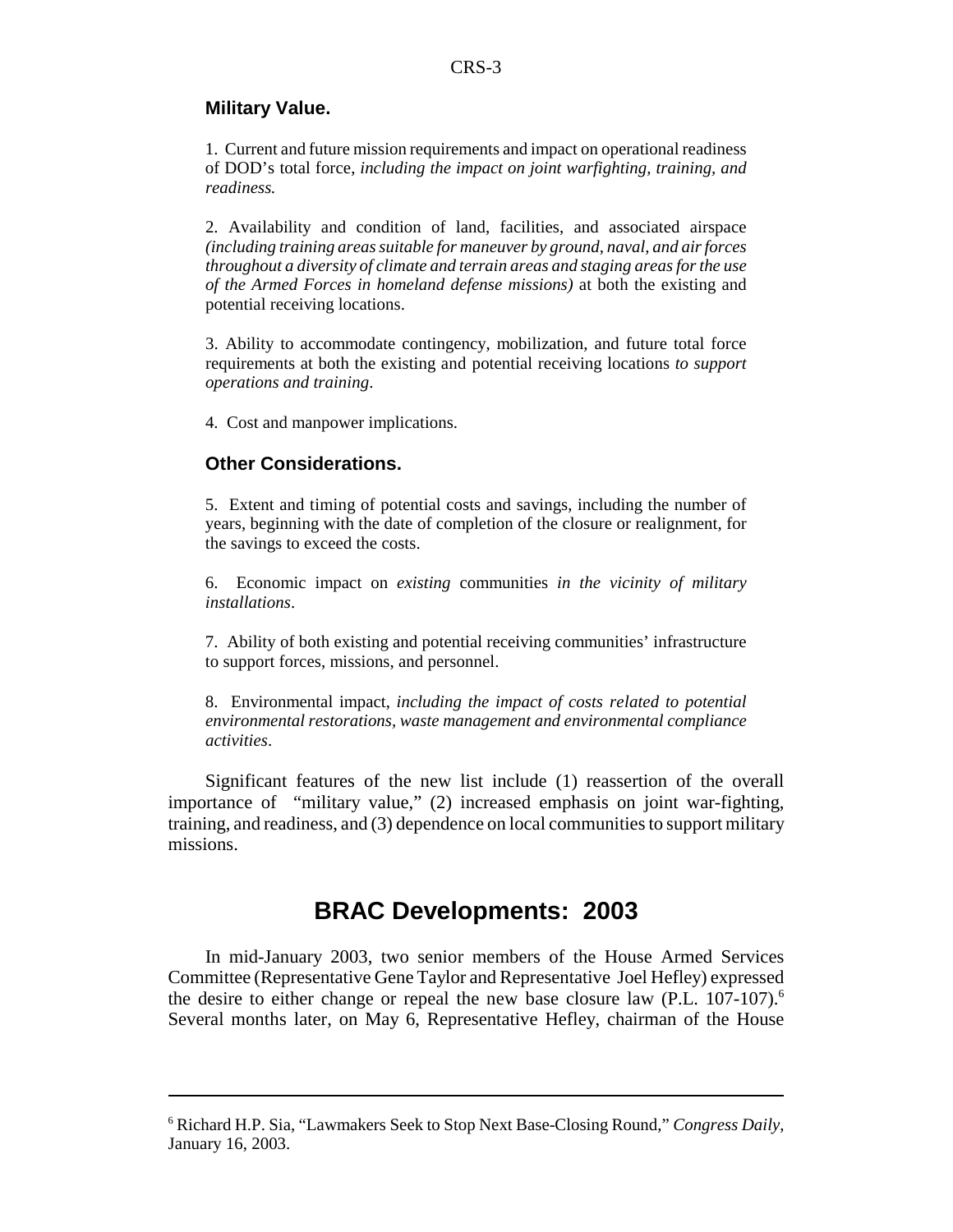Armed Services Readiness Subcommittee, announced he would be receptive to a postponement, but would not offer an amendment.<sup>7</sup>

On May 9, 2003, the Readiness Subcommittee approved its part of the defense authorization bill (H.R. 1588), in which it adopted an amendment by Representative Taylor to repeal the 2005 round. A few days later, however, the full House Armed Services Committee voted to restore the 2005 closings. The chairman, Representative Duncan Hunter, argued that killing the base-closing round would only lead to a veto by the President and make the committee irrelevant.<sup>8</sup>

On May 21, 2003, the White House threatened to veto any bill if it included language delaying or cancelling DOD's ability to conduct another round of closures.<sup>9</sup>

On May 22, 2003, the House passed its defense authorization bill, including a provision that would exempt half of domestic bases from being closed. The bill, also, would require the Department of Defense to maintain a sufficient number of bases to handle a surge in military forces in the event of a future crisis. In final conference action in early November 2003, the "exemption" initiative failed, while the "surge" initiative succeeded (H.Rept.  $108-354$ ).<sup>10</sup>

Also, on May 22, 2003, the Senate passed its defense bill (S. 1050). It did not contain any significant domestic base closure language, but did provide authority to create a commission to review overseas bases. In later conference action, however, the overseas bases initiative was dropped.<sup>11</sup> The issue, nevertheless, remained alive. On November 4, 2003, the Military Construction Appropriations Act for FY2004 (Section 128) provided for a commission of eight members to review overseas bases. It further stipulated that appointment of the members must be made no later than 45 days after enactment of the  $act.^{12}$ 

On June 4, 2003, Senator Byron Dorgan offered an amendment to repeal the authority for a new base closure round in 2005. He said he could not think of a worse time to consider such a step. Senator Trent Lott, a co-sponsor of the amendment, concurred. He explained that "At this time, we have not properly assessed our needs. We are at war. It sends a terrible signal, and it is bad for the economy." He later suggested that, perhaps, delaying the next round to 2006 might be worth

<sup>7</sup> "Panel May Seek Base Closing Delay," *Congress Daily*, May 7, 2003.

<sup>8</sup> David Morris, "House Committee Votes for Base Closings in 2005," *Congress Daily*, May 14, 2003.

<sup>9</sup> Carolyn Skorneck and Pat Towell, "House, Senate Pass Different Versions of Defense Authorization Measure," *CQ Today*, May 23, 2003.

<sup>10</sup> U.S. Government Printing Office*, Congressional Record*, November 6, 2003, p. H10659.

<sup>11</sup> P.L. 108-136, signed November 24, 2003.

 $12$  U.S. Congress. House. "Making Appropriations for Military Construction, etc.," (H.Rept.) 108-342), November 4, 2003, p. 10-12.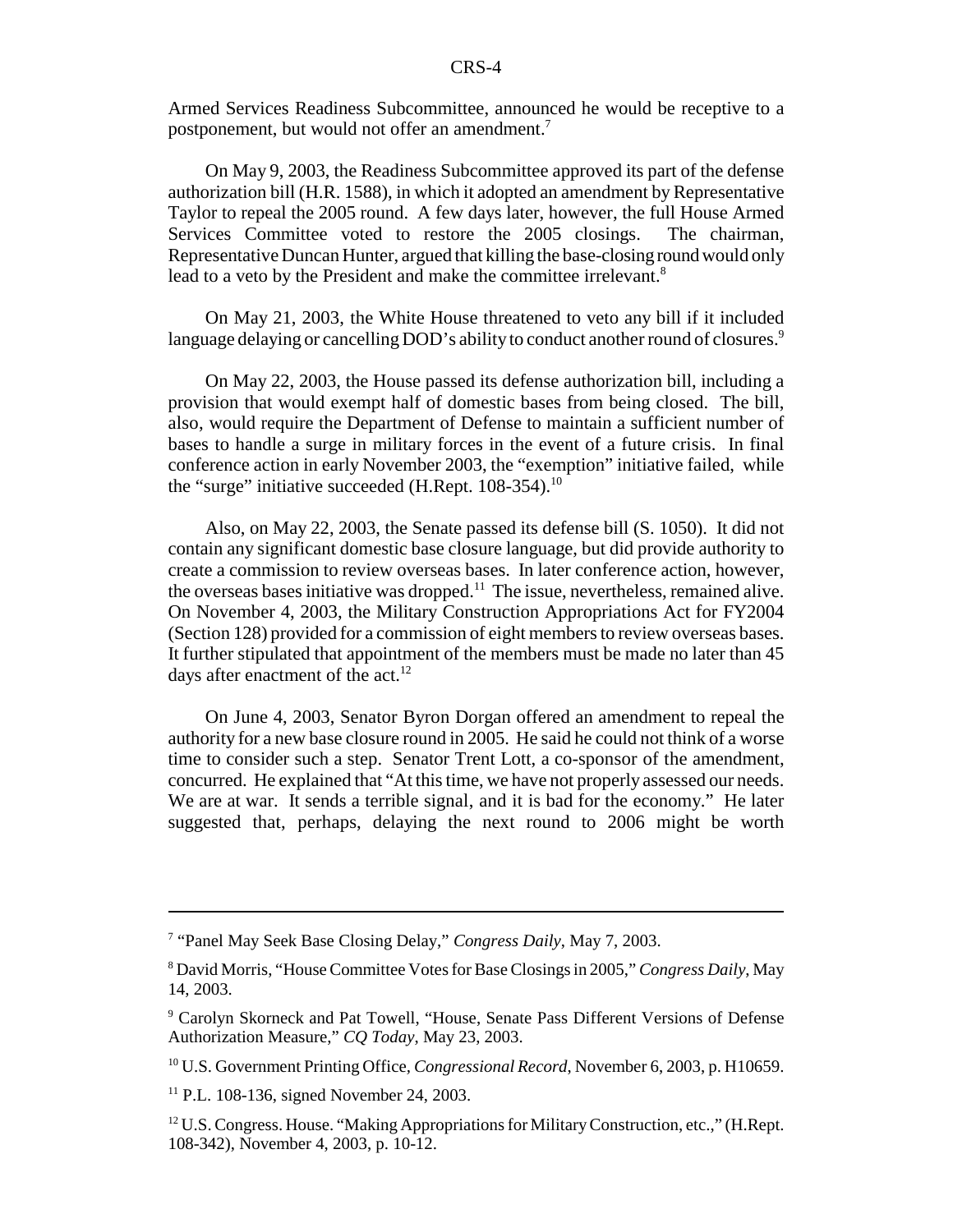considering."13 In opposition, Senator Saxby Chambliss said that "putting off the BRAC 2005 round now will only prolong the anxiety in our communities surrounding our military installations."<sup>14</sup> In the final vote, the amendment was defeated 42 to 53 — a margin that many might regard as surprisingly close.

In contrast, letters sent to the committees by Pentagon officials strenuously argued that DOD was overburdened with an infrastructure that was simply no longer needed to support the size of the U.S. forces. The Secretary of Defense stressed that "BRAC provides the opportunity to configure our infrastructure to maximize capability and efficiency."15

On July 1, 2003, DOD officials issued a memo reorganizing its installations and environment office in anticipation of the impending 2005 base realignment and closure round. It created a new BRAC directorate that would identify which bases to eliminate. In the past, DOD has acceded to the individual services' recommendations on closures. In the new round, it appears the Office of the Secretary of Defense is poised to exercise a much greater degree of control.<sup>16</sup>

The House defense appropriations bill for 2004 included a provision that would close Roosevelt Roads Naval Station, Puerto Rico's largest employer. Several Members of Congress insisted that without the live-fire bombing range on Vieques island, there was little military value in retaining the military base.<sup>17</sup> The Senate's appropriations bill did not contain language for closing the base.

Under Section 8132 of the Department of Defense Appropriations Act for FY2004 (P.L. 108-87), the Secretary of the Navy was directed to close the Naval Station Roosevelt Roads not later than six months after its enactment, which occurred on September 30, 2003. Virtually all the military activity at the Naval Station has ceased, and military units and functions have been transferred to other installations located in the southeastern continental United States.

The act also required that the closure be carried out in accordance with the procedures and authorities contained in the relevant Defense Base Closure and Realignment Act of 1990, as currently amended.

On December 23, 2003, the Pentagon issued its *initial criteria* for selecting bases for closure and realignment, sending it to the *Federal Register* for public

<sup>13</sup> U.S. Government Printing Office. *Congressional Record,* June 4, 2003, p. S7288.

<sup>&</sup>lt;sup>14</sup> Ibid., p. S7292.

<sup>15</sup> Ibid., p. S7289.

<sup>16 &</sup>quot;Dubois Reforms I&E Office in Bid to Elevate DOD BRAC Influence," *Inside Defense,* July 1, 2003*.*

<sup>&</sup>lt;sup>17</sup> U.S. Congress. House. "Department of Defense Appropriations Bill, 2004," (H.Rept. 108-187), July 2, 2003, p. 317.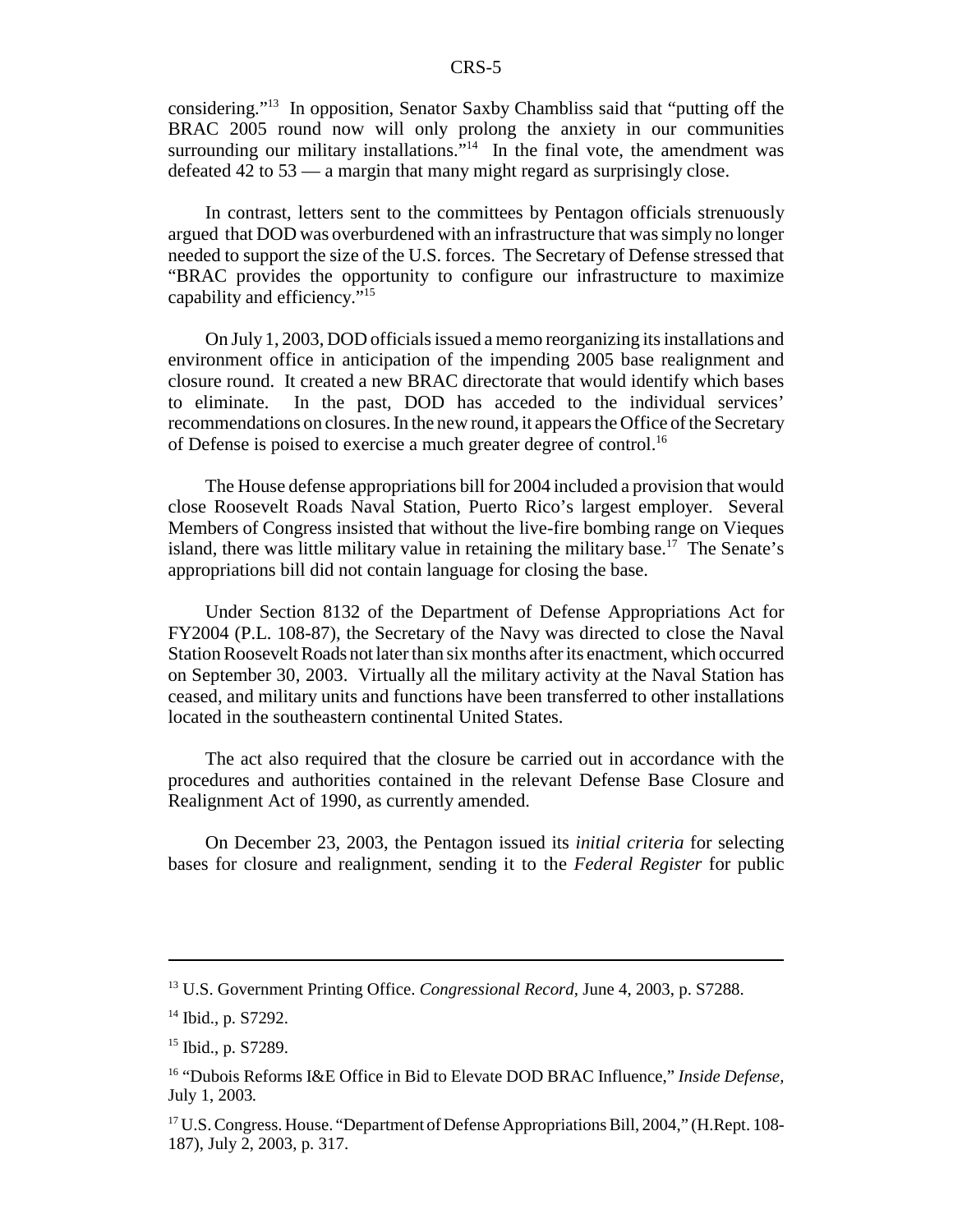comment as required by law.18 DOD stated that it would take into consideration military installations' current and future capabilities, cost and manpower, location availability, economic impact on communities, ability to support personnel, and environmental impact. In addition, the President was required to certify that there was need for a new BRAC round and that there would be an annual net savings by the end of FY2011.

### **BRAC Developments: 2004**

### **DOD Implements Selection Criteria**

On January 6, 2004, the Department of Defense requested commanders of installations in the United States, its territories and possessions, to gather information as part of the 2005 base closure round. It stated, however, that no information would be released to the public until after DOD had delivered its list to the independent base closure Commission in the spring of 2005. It also noted that in the past four completed rounds, 85% of DOD's closures and realignments were approved by the Commission.<sup>19</sup>

On January 22, 2004, Senator Kay Bailey Hutchison, chairman of the Military Construction Appropriations Subcommittee, sent a letter to the Pentagon stating that "While military value is important to assessing the necessity of installations, the DOD should also conduct a comprehensive study of U.S. facilities abroad and determine whether existing base structures and locations meet the needs of current and future missions. It would be unwise to close or realign domestic bases that may be needed for troops returning from outdated facilities abroad."

Senator Hutchison, further, stated that "The DOD should also consider how closing or realignment of installations affects our homeland security. The current draft criteria, very similar to that proposed in the previous BRAC rounds, do not fully reflect the security of issues our country faces in the wake of September 11, 2001. Our nation is not dealing with the same threats as we were in 1995 and, therefore, we must develop new strategies to insure the military does not close a base only to later realize its costly mistake."20

On February 12, 2004, the Pentagon published its *final criteria* for the 2005 round. The criteria were identical to the initial draft version, leading some who took advantage of the opportunity to comment on the process to criticize the Department's selection. The principal concern among commentators regarding the final criteria seemed to be its overall vagueness. Representative Sam Farr raised the issue on the same day in the House Appropriations Subcommittee hearings on military

<sup>&</sup>lt;sup>18</sup> Federal Register/Volume 68, No. 246/Tuesday, December 23, 2003, p. 74221-2.

<sup>&</sup>lt;sup>19</sup> U.S. Department of Defense. "Department of Defense Begins Gathering Data for BRAC 2005," (News Release), January 6, 2004.

<sup>&</sup>lt;sup>20</sup> Press Release by Sen. Hutchison, "Homeland Security, Overseas Basing Should Be in BRAC Criteria," January 22, 2004.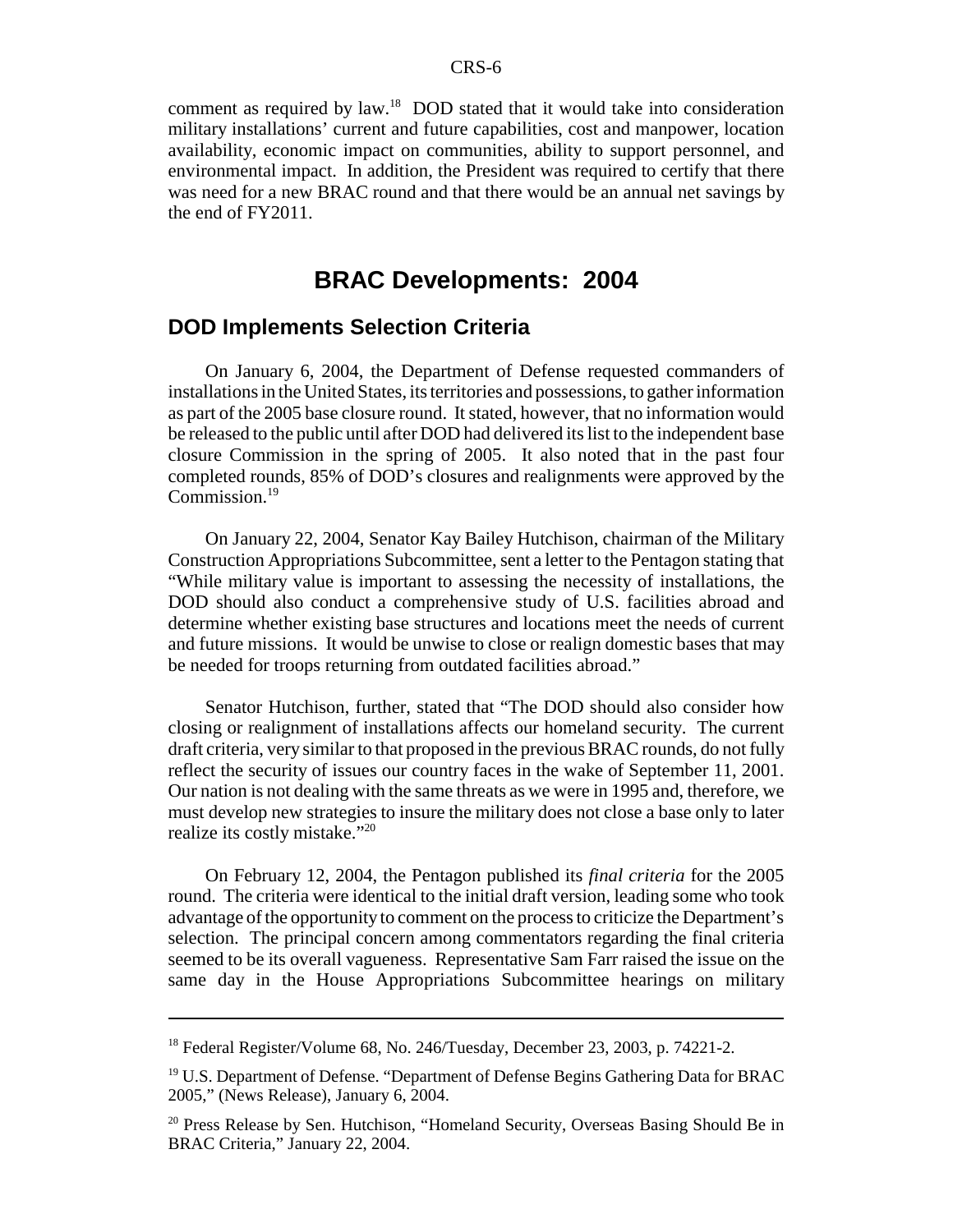construction. He stated that the criteria were so broadly constructed that they could suit almost any desired outcome.<sup>21</sup>

In reply to this charge, the Pentagon explained that, "The inherent mission diversity of the military departments and defense agencies makes it impossible for DOD to specify detailed criteria. Broad criteria allow flexibility of application across a wide range of functions within the Department."<sup>22</sup>

The 2005 base closure law provided Congress with the option of passing an act of disapproval regarding the final selection criteria. It set a deadline of March 1, 2004, for undertaking such an action. The deadline having passed without congressional action, DOD's finalization of the selection criteria for closing bases automatically took place.

### **DOD Sends Report to Congress**

On March 23, 2004, as part of the budget justification required by Congress each year, the Secretary of Defense submitted a detailed report on the need for a further BRAC round. He also certified that an additional round of closures and realignments would result in annual net savings for each of the military departments, beginning not later than  $FY2011.^{23}$  Absent the certification, the 2005 base closure round would have been cancelled.

In the report, DOD developed a long-range force structure plan based on the probable threats to national security from 2005 to 2025. It also constructed a comprehensive installation inventory, arrayed by military department and by active and reserve component installations. To assess the amount of excess infrastructure anticipated in FY2009, DOD used the parametric analytical approach that it used in a similar earlier 1998 assessment.<sup>24</sup>

The DOD report focused on major U.S. installations across broad categories, rather than the entire inventory, which includes myriad smaller sites. In addition, DOD weighed the anticipated continuing need for installations outside the United States, as well as any efficiencies that might be gained from joint tenancy. Also, DOD used its experiences with prior rounds to assess the economic effects of base closures and realignments on communities in the vicinity of affected installations.

<sup>&</sup>lt;sup>21</sup> U.S. Congress. House. Committee on Appropriations, Subcommittee on Military Construction. Hearing on FY2005 Military Construction Appropriations (BRAC), February 12, 2004, p. 17.

<sup>22</sup> Elizabeth Kenny, "Base Closure Criteria Lists Finalized," *Portsmouth Herald*, February 13, 2004.

<sup>&</sup>lt;sup>23</sup> U. S. Department of Defense. "Report Required by Section 2912 of the Defense Base Closure and Realignment Act of 1990, as amended through the National Defense Authorization Act for FY2003," March 2004, p. 1.

 $24$  Ibid., p. 2.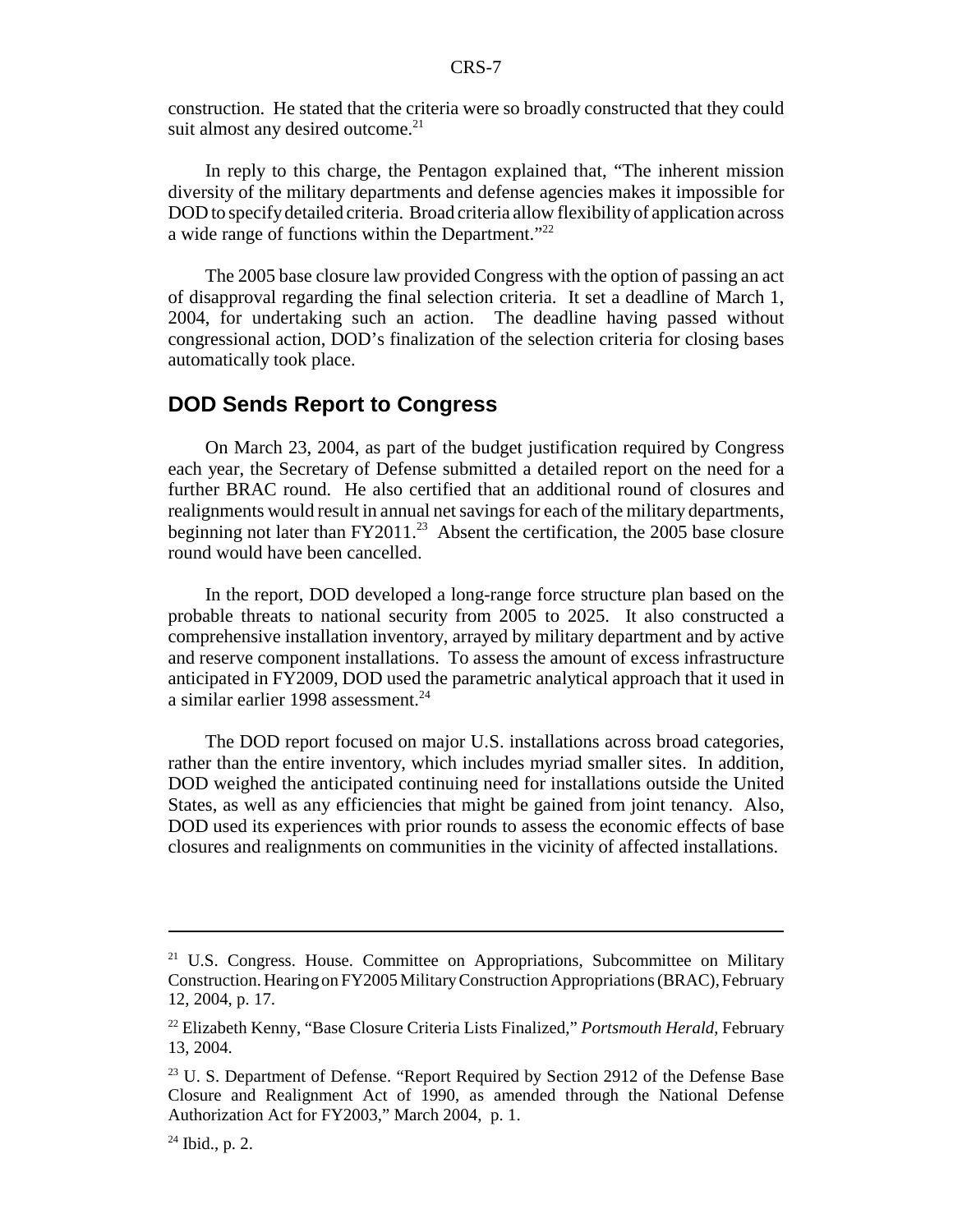The report estimated that DOD possessed, in aggregate, 24% excess installation capacity. It pointed out, however, that "only a comprehensive BRAC analysis can determine the exact nature and location of potential excess."25 It then went on to explain that DOD would conduct a thorough review of its existing infrastructure in the coming year, ensuring that all installations will be treated equally and evaluated on their continuing military value to the nation.<sup>26</sup>

The release of DOD's report was followed, on March 25, 2004, by a House Armed Services Military Readiness subcommittee hearing on base closures, at which some Members voiced strong opposition to the timing of the new round. Others were more conflicted — wanting to support the war on terror, on the one hand, but also concerned about the many open-ended challenges facing DOD and the country, on the other. $27$ 

On the same day, the General Accounting Office issued a report on the new BRAC round. It stated that DOD's 2005 selection criteria followed a framework similar to that employed in the four prior rounds. It also said that the criteria were generally sound but pointed out that DOD needed to consider, in its analyses, the absence of total agency-related and environmental costs.<sup>28</sup>

### **Congress Considers BRAC Delay**

On March 24, 2004, Representative Solomon Ortiz introduced legislation (H.R. 4023), calling for a two-year delay in implementing a new BRAC round. His bill was supported by 30 co-sponsors. He said: "This is not the time to be shutting down bases." He noted that the military had on-going operations in Iraq and Afghanistan and might move troops home as it closes down bases overseas.<sup>29</sup>

On March 25, 2004, Representative Joel Hefley, chairman of the House Armed Services Military Readiness Subcommittee, conducted a lengthy oversight hearing on BRAC. The discussions revealed significant emerging bipartisan support for delaying the BRAC process.

On April 1, 2004, the Senate Armed Services Subcommittee on Readiness and Management Support held hearings that included discussion of the 2005 base closure round. Deputy Under Secretary of Defense Raymond DuBois argued that any delay in the BRAC process would upset the ongoing global posture review aimed at determining which bases in the United States would receive the overseas force

 $25$  Ibid., p. 3.

 $26$  Ibid.

 $27$  U.S. Congress. House Armed Services Military Readiness Subcommittee. "2005 Base Realignment and Closure (BRAC) Process," March 25, 2004.

<sup>28</sup> U.S. General Accounting Office. "Military Base Closures: Observations on Preparations for the Upcoming Base Realignment and Closure Round," (GAO-04-558T), March 25, 2004, p. 3.

<sup>29</sup> Amy Klamper, "House Committee Ponders Approach to Base Closings," *Government Executive*, March 22, 2004.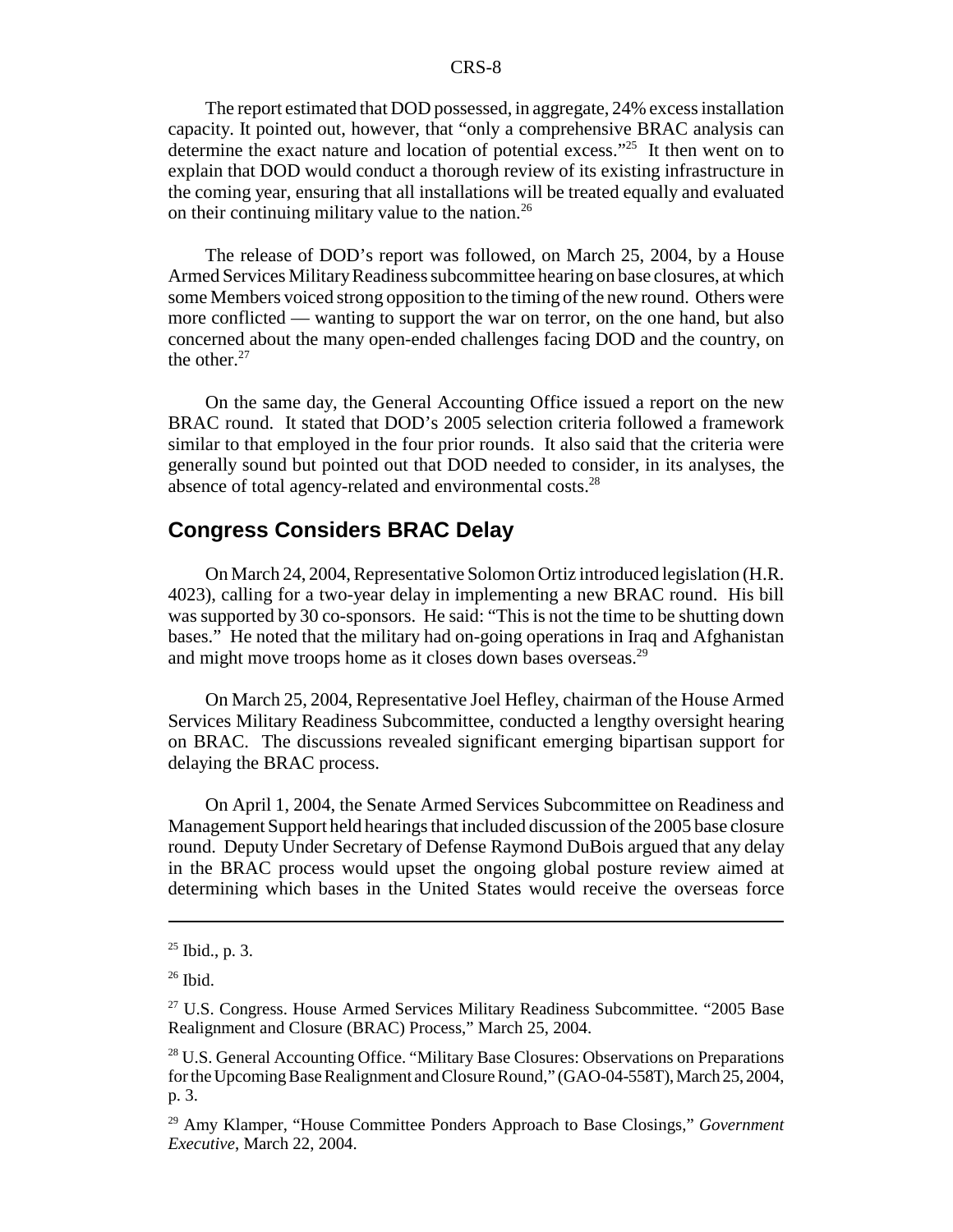structure. He emphasized that "We must do the overseas piece first ... and by the end of May."30

Several weeks later, on May 6, 2004, the HASC subcommittee approved a twoyear delay that would postpone the next base closure round until 2007. Its chairman, Representative Joel Hefley, expressed concern over the timing. "It would be a bad mistake to do it in the middle of a war," he said.

On May 12, 2004, the full House Armed Services Committee addressed the base closure issue. Representative Gene Taylor offered an amendment to terminate the 2005 round. The committee, however, adopted a more moderate stand offered by Representative Joel Hefley. His substitute amendment called for delaying the round from 2005 to 2007.

On May 18, 2004, Senator Trent Lott introduced an amendment to delay the 2005 BRAC round. He explained that DOD should first close its bases overseas before closing those at home. The Senator was supported by a large number of bipartisan colleagues, but he also confronted strong opposition from Senator John Warner and other key leaders. The amendment was narrowly defeated by a vote of 49 to 47.<sup>31</sup>

Two days later, on May 20, 2004, the full House voted 259 to 162 to delay base closings until 2007. In response to this action, the White House immediately released a statement declaring that the Secretary of Defense, and other senior advisers, would urge the President to veto any bill that weakened, delayed, or repealed the current base closure authority.

On September 23, 2004, at a Senate Armed Services Committee hearing on global force posture, Secretary of Defense Rumsfeld reiterated the threat of a veto. He further stated that the timing of the planned return of about 70,000 U.S. forces from overseas, along with the scheduled BRAC round, were inextricably linked.<sup>32</sup>

In the same hearing, Senator John Warner, chairman of the defense committee, warned that communities were already spending millions of dollars hiring experts to BRAC-proof their installations. To perpetuate the situation for two more years, he stressed, would be an enormous burden to communities on top of the high cost of keeping open bases no longer needed.<sup>33</sup>

<sup>&</sup>lt;sup>30</sup> U.S. Congress. Senate Armed Services Readiness and Management Support Subcommittee, "Military Installation Programs in Review of the Defense Authorization Request for FY2005," [Hearings] April 1, 2004.

 $31$  No. 3158.

<sup>32 &</sup>quot;Rumsfeld Would Advise Veto Over Base-Closing Delay," *CongressDaily*, September 24, 2004.

<sup>33</sup> William Matthews, "No Hurry on U.S. 2005 Spending Bill," *DefenseNews*, September 20, 2004.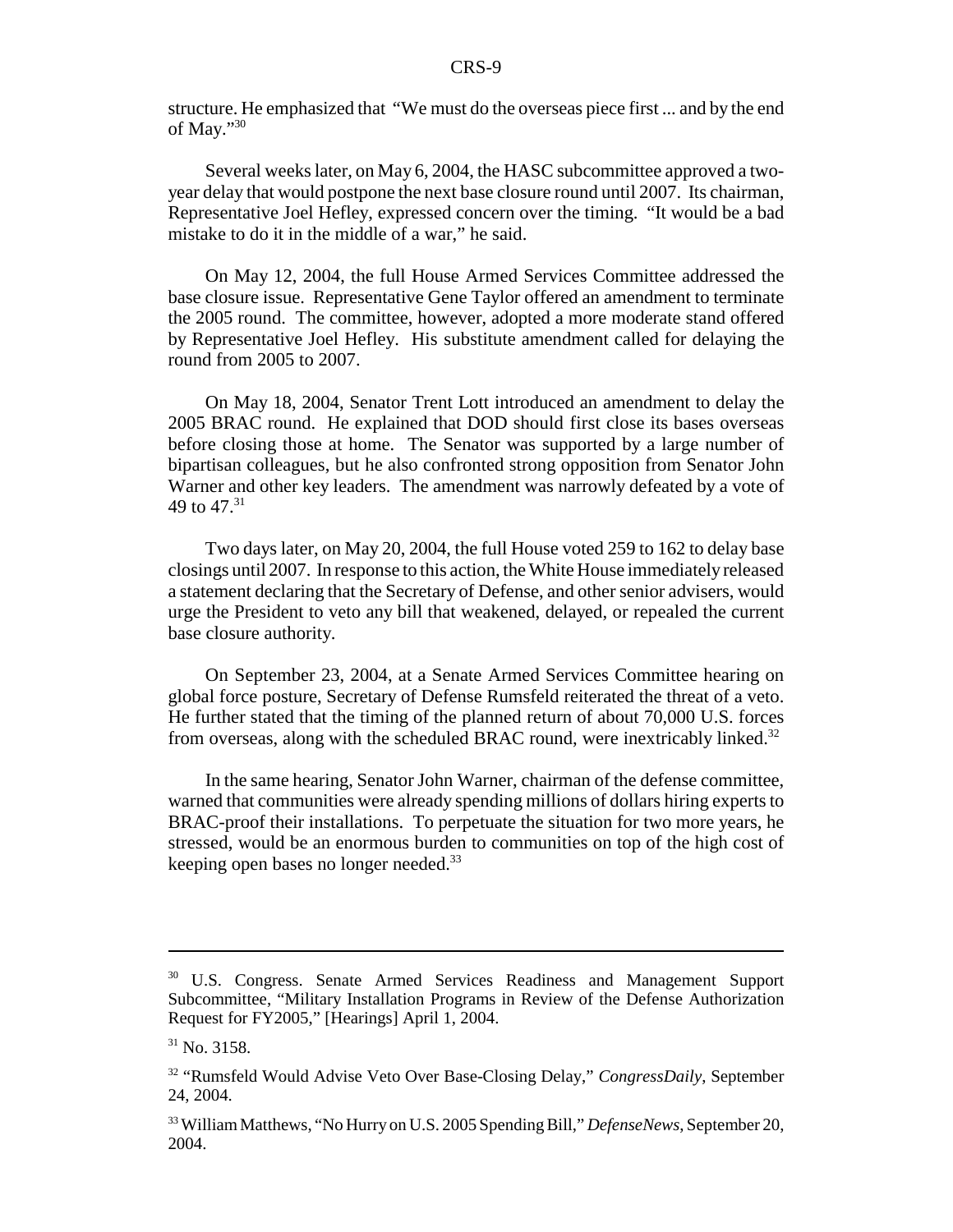On October 8, 2004, Senate and House conferees reached agreement on the National Defense Authorization Act for FY2005, which included continued support of DOD's authority to conduct the 2005 base closure and realignment round. Senator John Warner stated, "This Administration priority is absolutely essential and necessary ... to allow the Department to evaluate its infrastructure and to make smart decisions to support a well-postured  $21<sup>st</sup>$  Century military. We must complete this crucial process over the next year in order to reduce aging, excess infrastructure, provide resources for the military where they need it the most, and provide investment and development opportunities for the local communities that so strongly support our forces."<sup>34</sup>

On the same day, Representative Duncan Hunter underscored four provisions of the law intended to improve the BRAC implementation process. These included (1) prohibiting any revision of DOD's force-structure plan or infrastructure inventory after March 15, 2005; (2) codifying the Secretary of Defense's criteria for selecting bases to be closed and realigned; (3) repealing the authority of the Secretary of Defense to place installations in inactive status; and (4) prohibiting the Commission from changing the Secretary of Defense's selections — unless at least two members of the Commission visit the installation involved, and at least seven members of the Commission support the decision.<sup>35</sup> This last provision was intended to ensure that a super-majority of BRAC commissioners prevailed.<sup>36</sup>

### **Community Concerns about BRAC**

### **Local Efforts to Prevent Closures**<sup>37</sup>

As a result of the impending new round of base closures, many community leaders have been searching for ways to protect nearby military installations. In these efforts, they have received much encouragement and financial support from their respective state and local governments. Millions of dollars are currently being spent to improve the infrastructure near bases, with the intent of ensuring their survival.

The Pentagon, with an interest in paring down the military, is looking at bases with only one or two missions, or some other critical vulnerability. At the other end of the continuum is Fort Jackson, SC which, besides including a basic combat and advanced individual Army training program, also is the home of a chaplain school,

<sup>&</sup>lt;sup>34</sup> U.S. Senate, Committee on Armed Services. Press Release, October 8, 2004.

<sup>35</sup> U.S. Government Printing Office. Congressional Record, October 8, 2004, p. H9279.

<sup>&</sup>lt;sup>36</sup> U.S. House of Representatives, Committee on Armed Services. Press Release, October 8, 2004

 $37$  Information in this section, as well as in the next, is derived in large part from two articles by George Cahlink, "Bracing for Closure," *Government Executive*, August 1, 2001; and "White House Threatens Veto of Defense Bill over Limits on Base Closure," *Government Executive*, May 23, 2003.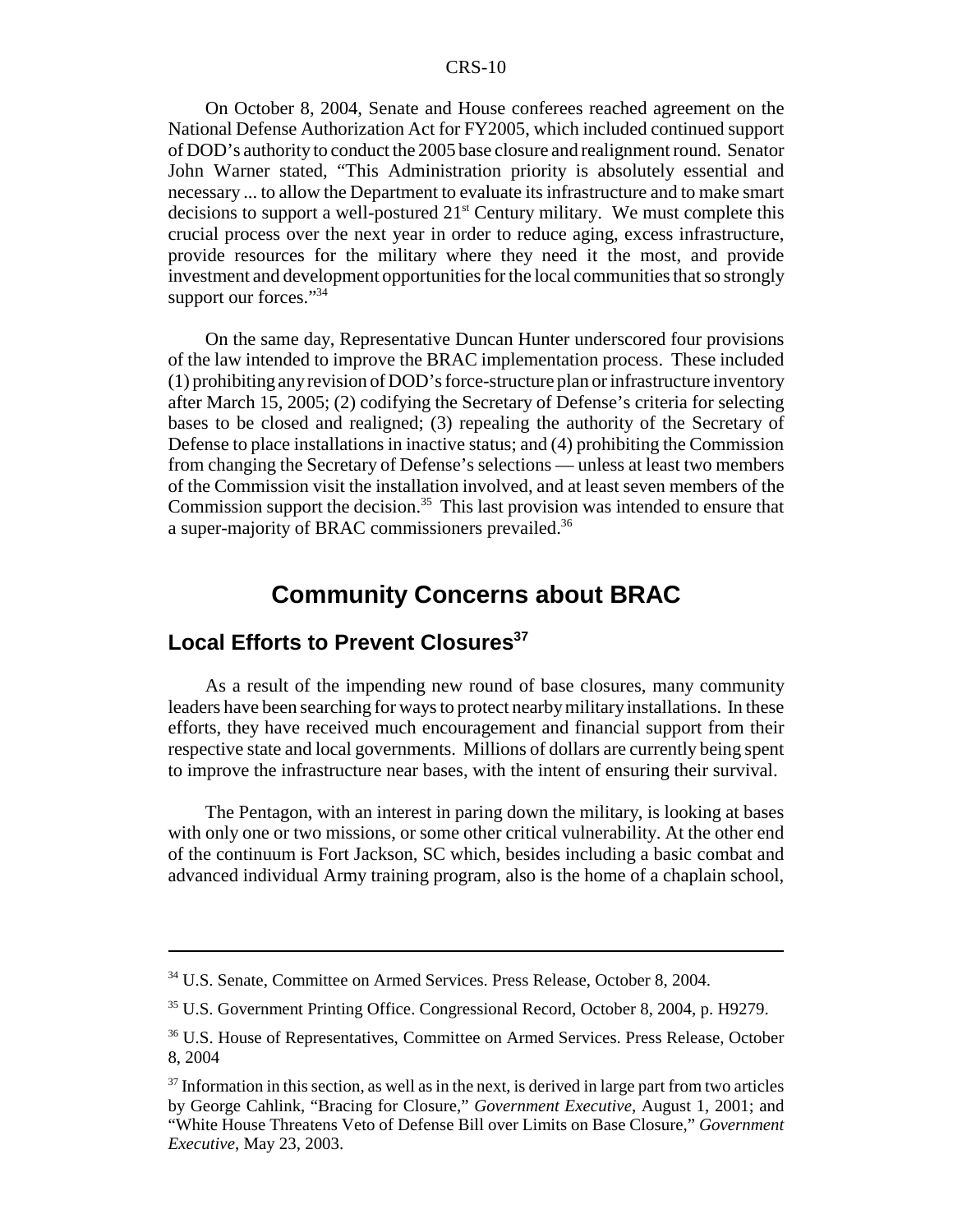a drill sergeants' school, the Soldier Support Institute, and the Department of Defense Polygraph Institute.<sup>38</sup>

In August 2003, leaders in San Antonio, Texas proposed a constitutional amendment authorizing the state to issue \$250 million in bonds to help protect Texas military installations. Local communities, under this arrangement are able to borrow the bond proceeds at low rates for projects that "enhance the military value" of facilities.<sup>3</sup>

In another example, a non-profit community organization in Shreveport, LA offered to build and refurbish more than 300 housing units at Barksdale Air Force Base — at no additional cost to DOD. The offer was made after many complaints about the inadequacy of its military housing.

In other cases, state "retention" grants have been awarded to help local communities (1) establish links between military bases and state universities; (2) utilize the potential for public-private partnerships; and (3) consider exchanging military land with private developers in return for building new base facilities.

When asked for advice on how to prevent base closures, one leading former defense official answered that the communities should emphasize existing strengths and new partnerships with the military. "Our advice to the communities," he said, "was always the same — make sure the strengths of your facility are known."<sup>40</sup>

#### **Addressing the Encroachment Issue**

Of special concern to many communities, as well as the Department of Defense, is "range encroachment." It is the process whereby a military base is progressively hemmed in by urban growth, competition for air space, protection of an endangered species, and other factors. Such a development can detract from a base's desirability, and thus make it a target for future closure and realignment in the next round.

In the past, the Department of Defense has regarded encroachment as a local government issue over which it had little or no control. According to one Pentagon official, John Leigh, the federal government remained virtually powerless to intervene in local community growth issues. However, laws have been passed in the last few years that now require local jurisdictions to consider the impact of new growth on military readiness when making land-use decisions.<sup>41</sup>

<sup>38</sup> Susanne M. Schafer, "Fort Should Be Safe, Sanford Says," *The Associated Press*, August 26, 2003.

<sup>39 &</sup>quot;Help State Defend Its Military Facilities," *San Antonio Express-News*, August 25, 2003.

<sup>40</sup> Cahlink, op. cit.

<sup>&</sup>lt;sup>41</sup> Lara Beaven, "Encroachment Likely to 'Loom Large' in 2005 Base Closure Round," *Inside Defense*, August 13, 2002.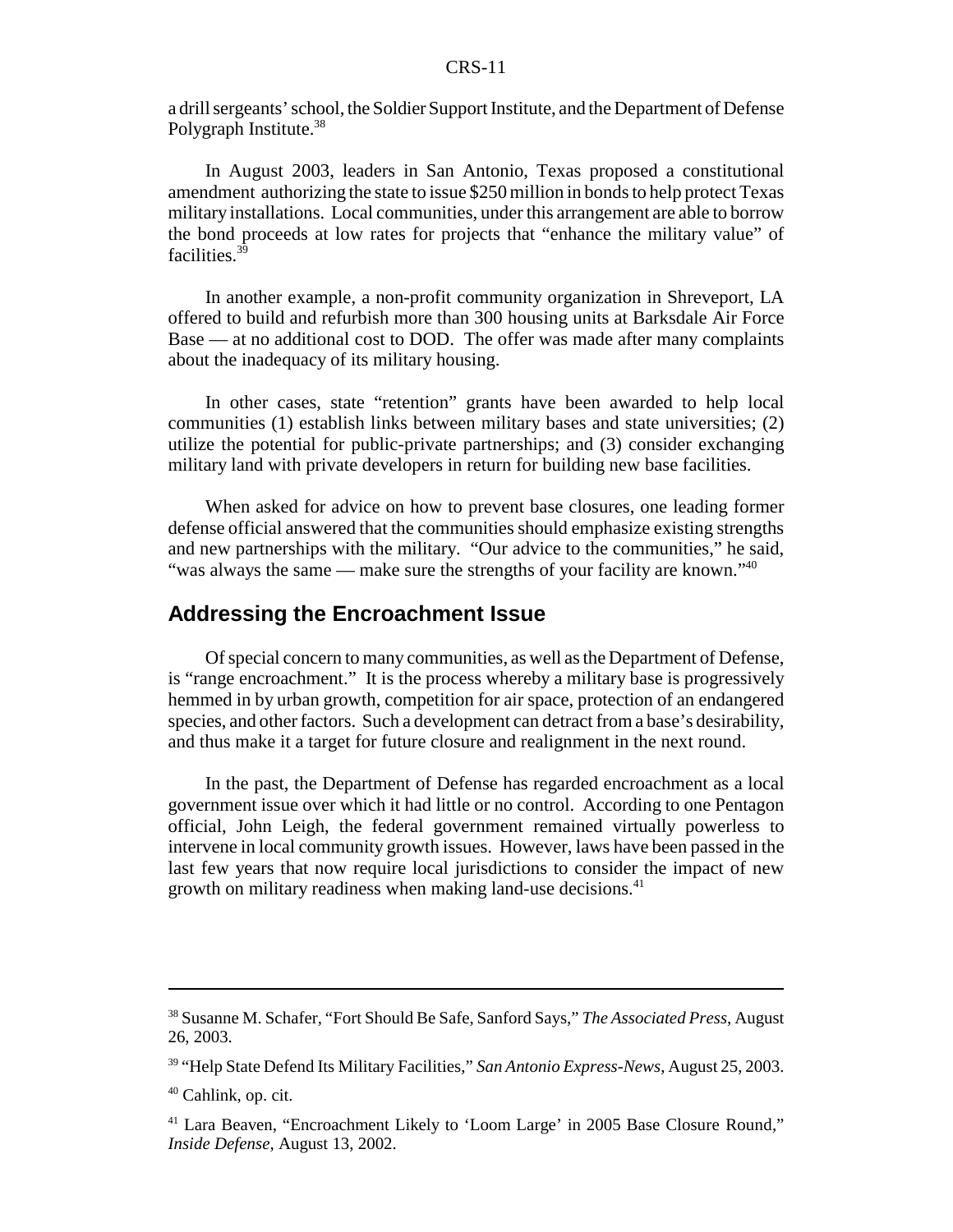An October 2002 study by the National Governors Association drew attention to the rising problem of encroachment in many states. A condensed section of the study follows:

Civilian encroachment is beginning to restrict or eliminate testing and training activities in many locations. Eighty percent of our nation's installations are experiencing urban growth at a rate higher than the national average. Residential and commercial communities are potentially exposed to artillery fire, aircraft noise, dust, and worse yet accidents.

As urban growth and development increase near and around bases, so do landuse conflicts between mission activities and local communities. For instance, many military airports conduct night training exercises. The city lights of encroaching development often compromise the effectiveness of night vision equipment, making night training exercises impractical.

The extent of urban encroachment and its effect on operational activity of an installation is a consideration in determining its future viability, and such mission constraint can lead to activity reductions or even closures. The resulting reduction in installation personnel and mission activities can jeopardize economic activity, jobs, and tax revenues. Encroachment puts local and state economies at risk.<sup>4</sup>

The FY2003 defense authorization act (P.L. 107-314) included a natural resource conversion provision that addressed the impact of land development on military installations. The Pentagon argued that environmental requirements placed serious limitations on the use of certain lands. As a result, Section 2881 authorized the Secretary of Defense to create conservation buffer zones outside its installations to help prevent urban sprawl, while also providing habitat for endangered species. Environmental advocates have argued that DOD needs to work more closely with developers and local officials, who are likely to be focused on increasing the area's tax base.

The FY2004 defense authorization conference report requires the Secretary of Defense to conduct a comprehensive study on the impact of various types of encroachment issues affecting military installations and operational ranges. The report must be completed not later than January 31,  $2006<sup>43</sup>$ 

### **U.S. Overseas Basing Initiative**

On August 16, 2004, the President announced that the Pentagon would redistribute its overseas bases as a means of achieving a more agile and flexible force. The initiative, as part of a Global Posture Review, came after three years of study and consultation. In his statement, the President made it clear he would retain

<sup>&</sup>lt;sup>42</sup> National Governors Association, "Military Installations Pressured by Sprawl," October 11, 2002, p.1.

<sup>43</sup> H.Rept. 108-354. U. S. Government Printing Office, *Congressional Record*, November 6, 2003, p. H10577-8.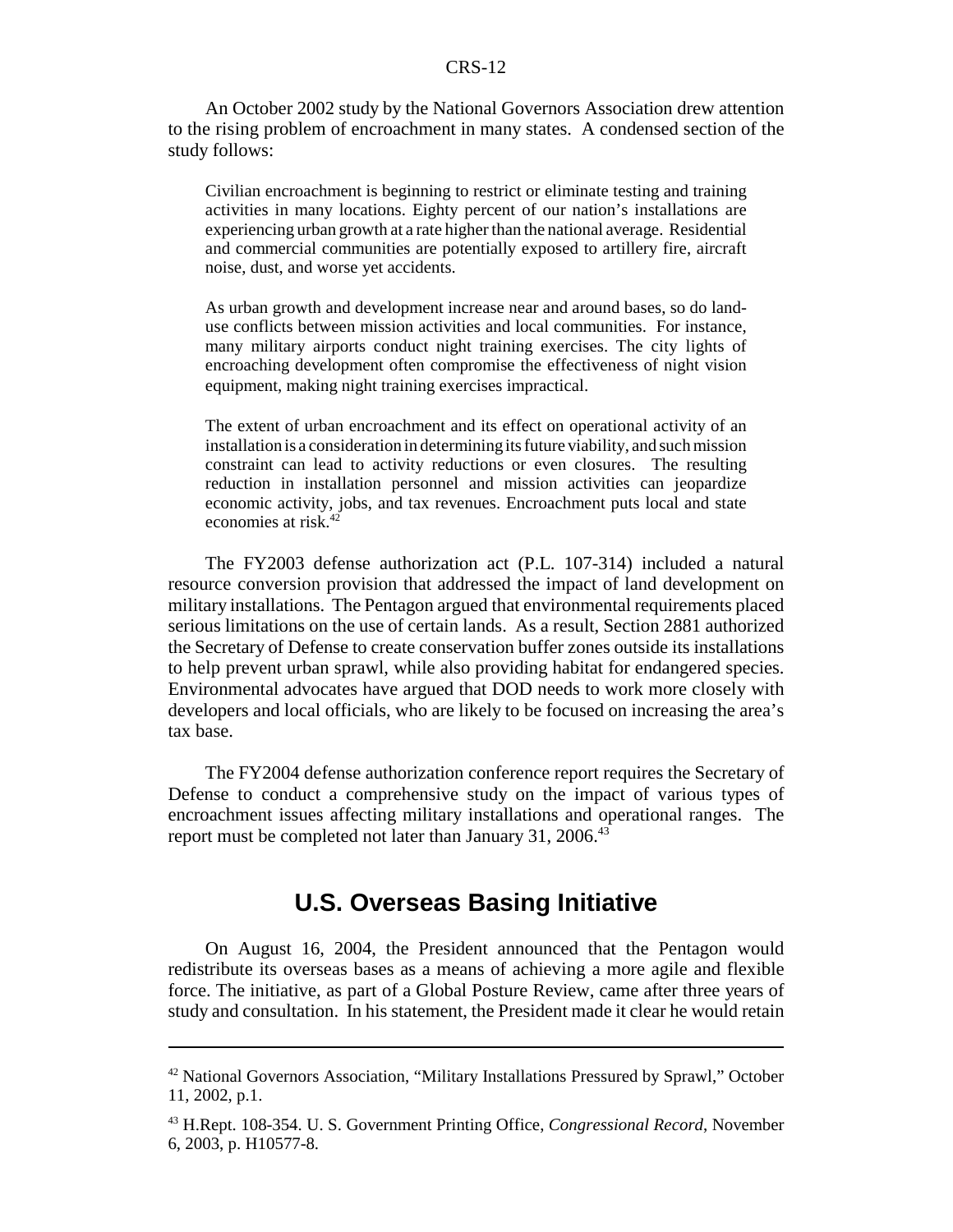a significant military presence overseas, but that he also intended to bring home about 60,000 to 70,000 uniformed personnel and about 100,000 family members and civilian employees over the next ten years.<sup>44</sup>

Opponents of the 2005 base realignment and closure plan have seized on the President's announcement, arguing that roughly one-third of the soldiers overseas will be returning home and that, given the circumstances, it would be premature to close domestic facilities. Key Members of Congress, most notably Senators Kay Bailey Hutchison and Dianne Feinstein (Chair and Ranking Member of the Senate Appropriations' Subcommittee on Military Construction), expressed their concerns in this regard.

On April 8, 2003, these two Senators sponsored a bill (S. 949) to create a bipartisan Overseas Basing Commission  $(OBC)$ <sup>45</sup> Its purpose was "to assess the adequacy of the U.S. military footprint overseas, consider the feasibility and advisability of closing any current U.S. installations, and provide to Congress recommendations for a comprehensive overseas basing strategy that meets the current and projected needs of the United States."46

On April 29, 2003, the sponsors explained: "If we reduce our overseas presence, we need statewide bases to station returning troops. It is senseless to close bases on U.S. soil in 2005 only to determine a few years later that we made a costly, irrevocable mistake." $47$  The two Members of Congress also said that the new commission would last for one year, include eight congressionally appointed members, and be completed for the opening of the 2005 BRAC process.<sup>48</sup>

In a July 10, 2003 statement, the White House threatened not to cooperate with an Overseas Basing Commission, saying that it was already looking at current and future force structure and basing needs. A congressional commission looking over DOD's shoulders, it argued, was unnecessary. In spite of White House opposition, however, the OBC became law when President George Bush signed the Fiscal Year 2004 Military Construction Appropriations Act on November 22, 2003 (P.L. 108- 132).

The Overseas Basing Commission was originally scheduled to report its findings by December 31, 2004. As a result of delays in forming the OBC, its deadline was extended to August 31, 2005 — with a preliminary draft issued by the end of March.

<sup>&</sup>lt;sup>44</sup> John D. Banusiewicz, "Bush Announces Global Posture Changes Over Next Decade," *American Forces Press Service,* August 16, 2004.

<sup>&</sup>lt;sup>45</sup> The full title is the "Commission on Review of Overseas Military Facility Structure of the United States."

<sup>46 &</sup>quot;Feinstein, Hutchison Introduce Military Base Commission Legislation," April 8, 2003.

<sup>47</sup> U.S. Government Printing Office. *Congressional Record*, April 29, 2003, p. S5495.

<sup>48</sup> Lisa Burgess, "Call for Commission on Overseas Military Facilities," *Stars and Stripes*, May 1, 2003.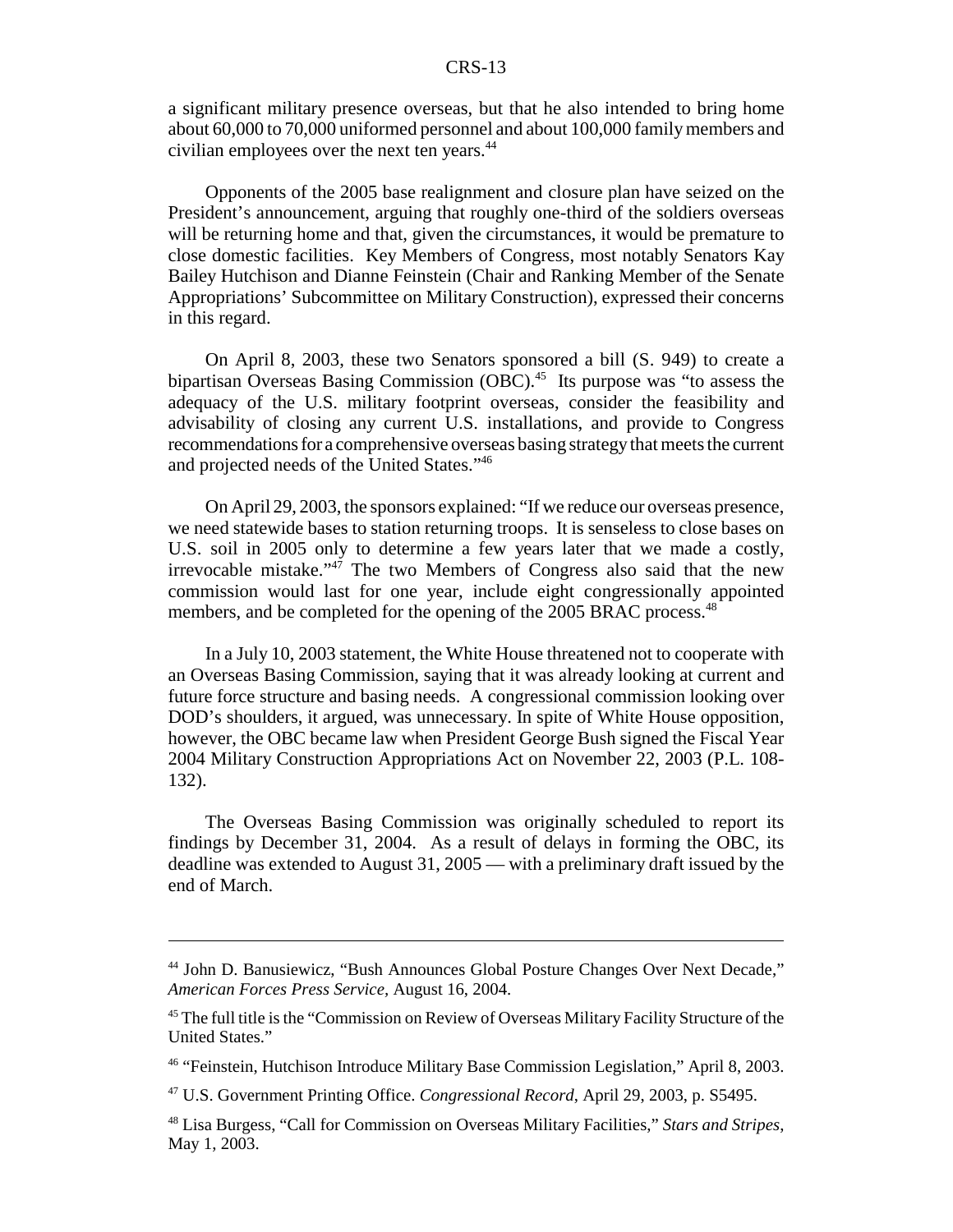On November 9, 2004, the OBC held a hearing in which John Hamre, former deputy Secretary of Defense, said that DOD had not thought enough about how realigning forces abroad could be used strategically to shape the international environment in the coming decades. He noted that the kinds of changes to the U.S. military posture DOD was contemplating at this time were driven primarily by operational expediency, rather than strategy. "The problem," he emphasized, "is that in order to be sustainable over the long-term, U.S. bases overseas must be part of an overall political, diplomatic, and strategic framework." He did not feel that the Administration had established "an enduring framework for the new bases DOD was contemplating."<sup>49</sup>

Six months later, on May 5, 2005, the OBC unveiled its preliminary report regarding the Pentagon's global basing plans. According to early press accounts, the commission is concerned that the Pentagon is pursuing global change too rapidly, and that it is providing insufficient support in several other important aspects: such as adequate airlift and sealift, the need for heavy forces in Europe, and "quality of life" issues.50

### **BRAC Developments: 2005**

### **The 2005 BRAC Commission**

The 2005 base realignment and closure statute entitled the President to nominate nine members to an independent base closure Commission, by a date no later than March 15, 2005. He was also given the opportunity to ignore the directive — with the result that the new BRAC round would have been cancelled.<sup>51</sup> The President, however, declined to exercise that authority.<sup>52</sup>

In appointing members to the new BRAC Commission, the statute states that the President *should* consult with the top congressional leadership, as outlined below:

| <b>House of Representatives</b> | <b>Senate</b>                      |
|---------------------------------|------------------------------------|
| Speaker of the House $-2$       | Majority Leader of the Senate $-2$ |
| Minority Leader $-1$            | Minority Leader $-1$               |

<sup>49</sup> Chris Strohm, "Effort to Realign Military Bases Abroad Seen as Short-Sighted," *GovExec*, November 9, 2004.

<sup>&</sup>lt;sup>50</sup> John M. Donnelly, "Report Says Defense Department Has Failed to Adequately Study Military Base Plans," *CQToday*, May 5, 2005.

<sup>51</sup> U. S. Congress. House. "National Defense Authorization Act for Fiscal Year 2002," (P.L. 107-107, December 12, 2001.

<sup>&</sup>lt;sup>52</sup> The President has another opportunity to terminate the BRAC process by failing to forward the final list of BRAC actions to Congress before November 7, 2005.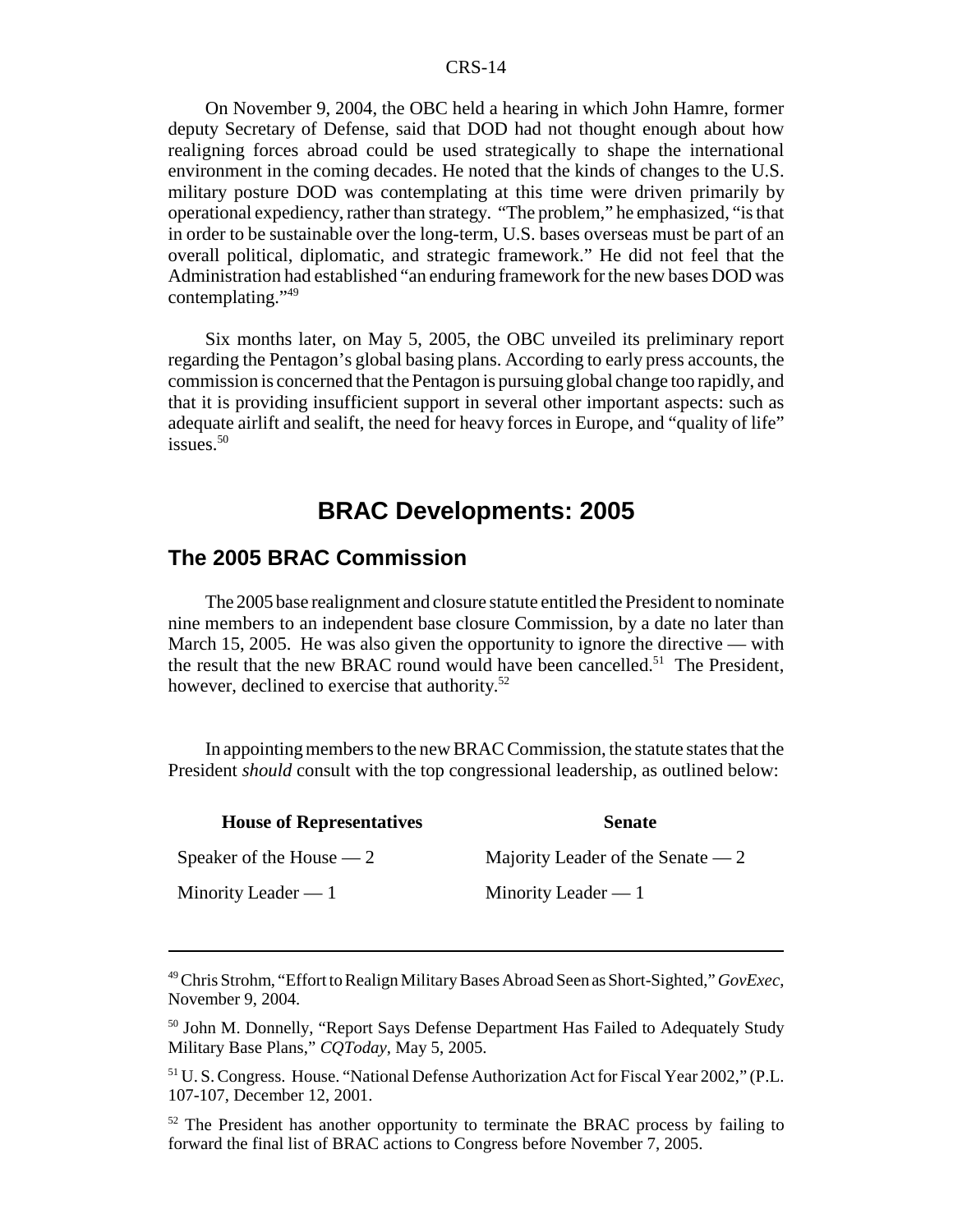The three remaining appointments do not require consultation with Congress. A related matter of likely interest will be the composition of the Commission members. In the past four BRAC rounds, they have included

- Former Members of Congress
- Retired military leaders
- Former U.S. ambassadors
- $\bullet$  Business leaders industry, banking, etc.
- ! Former House and Senate staff members
- Former White House staff members

Over a period of two months, from February 1, 2005 to April 1, 2005, the President and senior congressional leaders conducted a review and, ultimately, approved the selection of nine commissioners to the 2005 base closure and realignment round.

Speaker of the House J. Dennis Hastert recommended former *Representative James V. Hansen* of Utah, and *Samuel K. Skinner* of Illinois. The latter formerly served on President George Bush's chief of staff.

House Minority Leader Nancy Pelosi recommended *Philip E. Coyle III* of California, a former Assistant Secretary of Defense and Director of Operational Test and Evaluation.

Senate Majority Leader William H. Frist recommended retired *General Lloyd W. Newton,* USAF (Ret.) of Connecticut, and retired *Admiral Harold W. Gehman, Jr.* USN (Ret.) of Virginia.

Senate Minority Leader Harry Reid recommended former *Representative James Bilbray* of Nevada.

The President selected *Anthony A. Principi* of Califonria to be the chairman of the 2005BRAC Commission. He was, most recently, vice-president of the Pfizer Corporation. In earlier years, he served as the Secretary of Veterans Affairs, the chief counsel for the Senate Armed Services Committee and the Senate Veterans Affairs Committee, and as a top official with defense contractor Lockheed Martin. In addition, he is a decorated Vietnam war veteran.

The two other nominees selected by the President were *Brigadier General Sue Ellen Turner,* USAF (Ret.) of Texas, and *General James T. Hill,* USA (Ret.) of Florida*.*

With its formal establishment, the BRAC Commission will proceed to conduct a series of local, D.C. — area hearings to collect general information on DOD's force structure needs and goals for the BRAC process. It will also conduct regional hearings at locations throughout the country to provide affected communities with the chance to express their views and concerns. At least one commissioner, it has been said, will visit each base on DOD's designated list. An additional round or two of hearings (local and regional) are possible before completion of the BRAC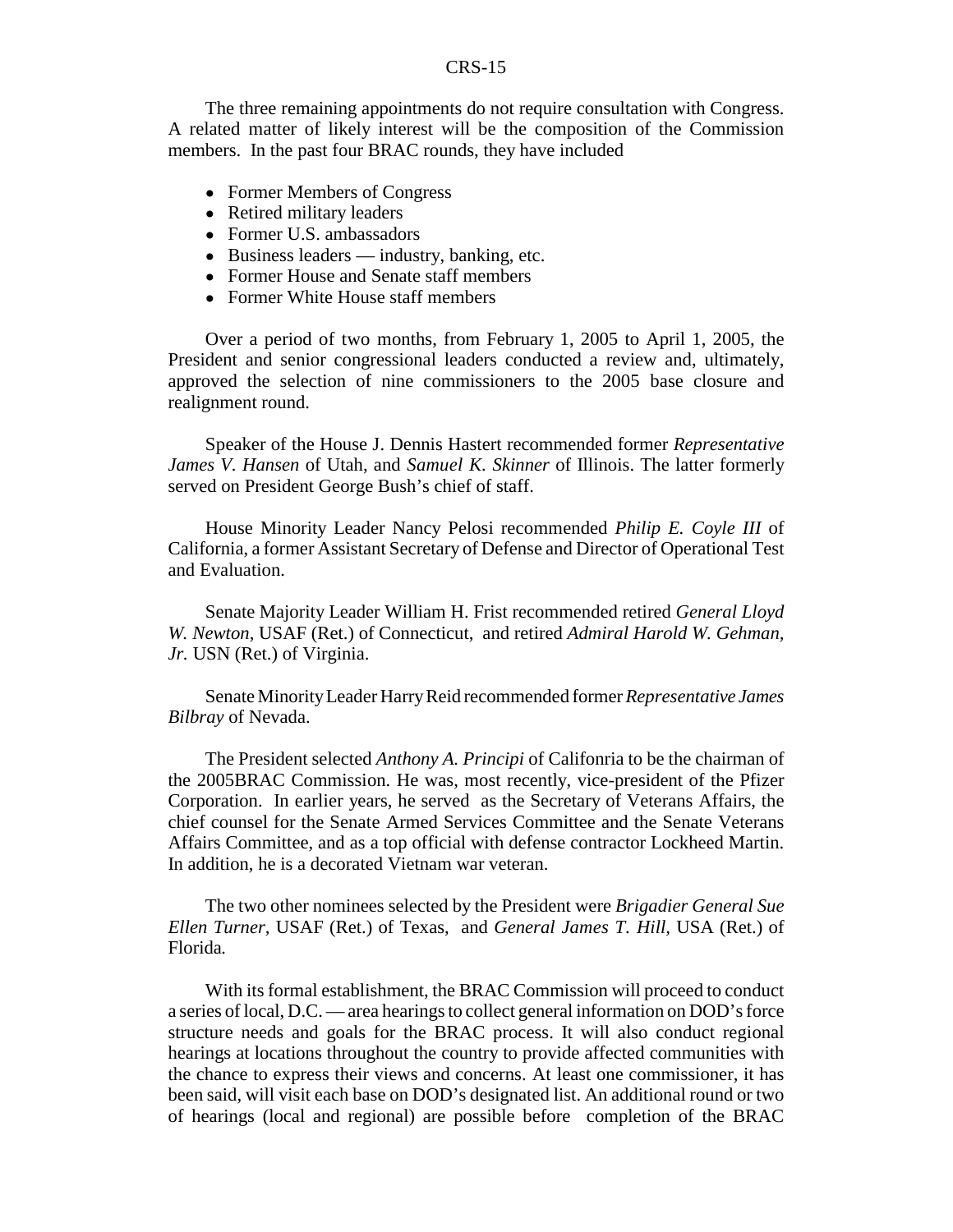deliberative process — after which the Commission will send its final list to the President.

It should be noted that, due to current BRAC law, the Commission can only **add** a base to DOD's list under the following circumstances. Two commissioners must visit the installation — and seven of the nine commissioners must reach agreement on the final decision.<sup>53</sup> In past rounds, there appears to be no evidence of such restrictions. A vote by a simple majority of commissioners was sufficient to justify adding a base to DOD's list.

#### **Debate On Status of the National Guard**

On March 24, 2005, Secretary of Defense Donald Rumsfeld received a letter from Illinois congressional leaders stating that, according to a provision of federal law, the Pentagon could not close National Guard bases without a governor's consent. They called on the Secretary to immediately stop any actions that might violate the law. Other sources, however, have stated that the BRAC law and the law prohibiting the closing of National Guard facilities appear to be unrelated. On April 12, 2005, the Department of Defense sent a letter to the Illinois lawmakers rejecting their claim. The letter stated that, for BRAC to be a truly comprehensive process and to achieve success, "the process must involve all installations, including those used by the reserve components."54 The issue resurfaced with the swearing-in of the new base closure Commission on May 3, 2005. In its first set of hearings, the BRAC chairman, Anthony J. Principi, stressed that the debate over the governor's legal authority would not slow his panel's consideration of DOD's proposed list.

### **DOD Lowers Estimate of Excess Capacity**

On March 29, 2005, Secretary of Defense Donald Rumsfeld acknowledged that the 2005 base closure and realignment round might be less extensive than initially expected. At a news conference, he explained that DOD's previous estimate of excess capacity had been 20 to 25 percent, but that "it looks now like the actual number will be less than the lower figure of that range." He said the change was due to the ongoing effort by DOD to close military facilities overseas, which in turn necessitates moving tens of thousands of troops back to U.S. bases — perhaps, as many as 70,000. Even so, Secretary Rumsfeld expects that the 2005 round of closures and realignments will affect more installations than all of the four previous rounds.<sup>55</sup>

<sup>53</sup> Sec. 2914(d) (3) and (5): "Limitations on Authority to Add to Closure or Realignment Lists," (P.L.101-510, as amended).

<sup>54</sup> John M. Donnelly, "Base Closing Commission Brushes Aside Arguments About Guard Facilities," *CQToday*, May 4, 2005.

<sup>55</sup> Tom Shoop, "Pentagon Lowers Estimate of Excess Base Capacity," *Government Executive*, March 29, 2005.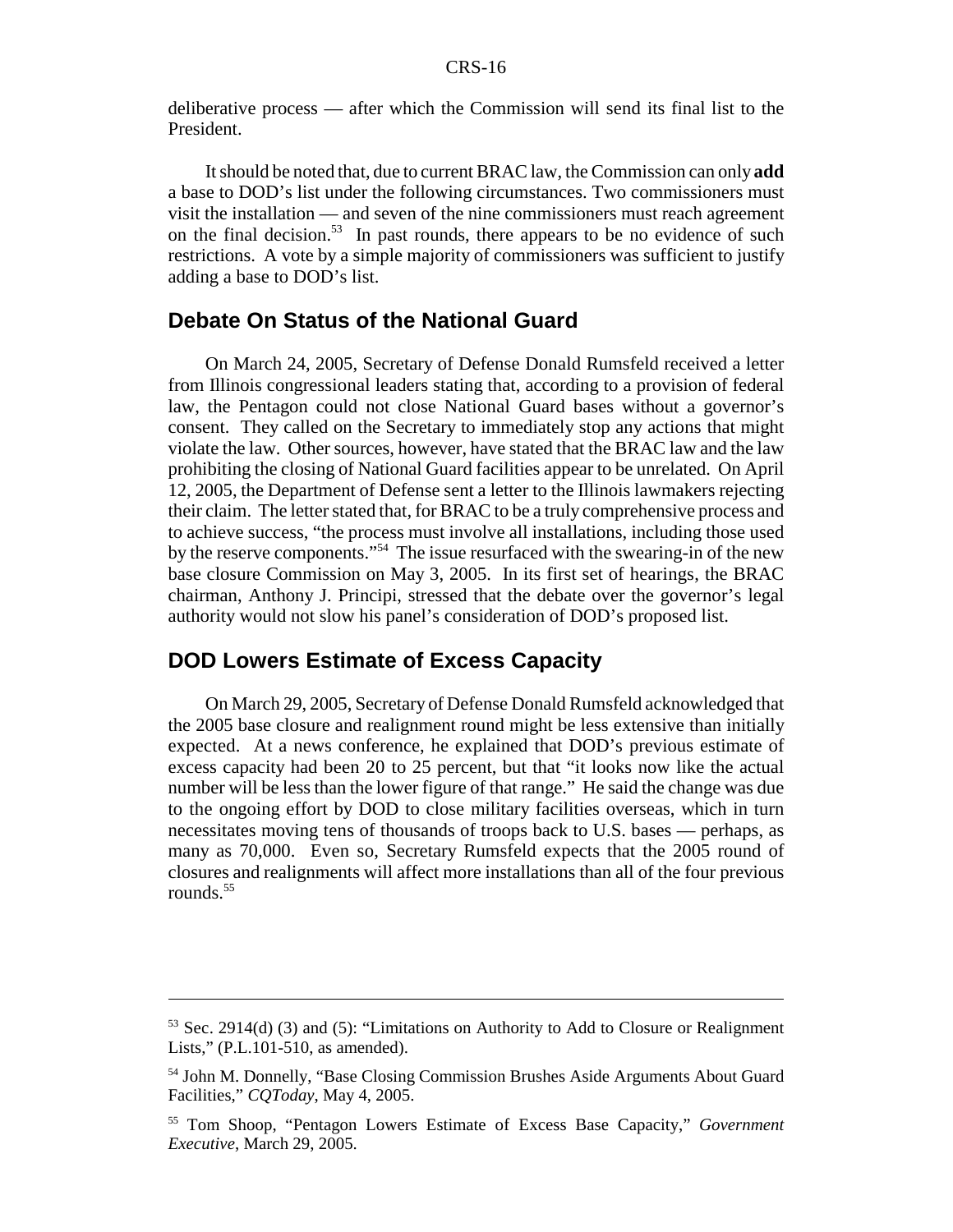### **Effort Made to Block Nominations**

On March 31, 2005, Senator Trent Lott placed a hold on the President's nomination of former Secretary of Veterans Affairs, Anthony Principi, as head of the 2005 base closure Commission. It was also reported in the press that Senator Lott intended to place holds on each of the remaining BRAC Commission nominees who had yet to appear before the Armed Services Committee for their confirmation hearings.<sup>56</sup> A staunch opponent of BRAC, Senator Lott joined other lawmakers last year in a bid to delay the 2005 round by two years. His amendment to the Senate's FY2005 defense authorization bill was narrowly defeated by a vote of 49 to 47.<sup>57</sup>

On April 1, 2005, President Bush took the unusual step of announcing the recess appointment of all nine BRAC Commission members, thereby eliminating the requirement for Senate confirmation.58 Senator John Warner, who heads the Armed Services Committee supported the White House decision, saying that such delays might otherwise complicate completion of the 2005 BRAC round.

### **Base Closure Commission Hearings**

On March 15, 2005, the U.S. Senate Armed Services Committee held a hearing on the nomination of Anthony Principi to be the chairman of the base realignment and closure commission. In his comments to the committee, Mr. Principi stressed that the new commission would be bipartisan, that it would comply with the both the intent and spirit of the BRAC law, and would seek all and any information needed from the Department of Defense to make the right decisions.<sup>59</sup>

On April 7, 2005, the House Appropriations Subcommittee on Military Quality of Life held a hearing on base realignment and closure and its relationship to DOD's global posture review.60 In his opening remarks, Deputy Undersecretary of Defense Phil Grone underscored three key imperatives: (1) furthering the ongoing transformation of the armed forces; (2) maximizing the joint utilization of DOD's assets; and (3) eliminating DOD's excess infrastructure capacity, both at home and abroad. He said subsequently that global defense posture changes and domestic base realignment and closure were key, interlinked elements that supported on-going force transformation. "A well-supported capability-based force structure," he stressed

<sup>56</sup> Amy Klamper, "Sources Say Lott Is Blocking Base Closure Nominations," *National Journal CongressDailyPM*, March 31, 2005.

<sup>57</sup> See p. 9.

<sup>58</sup> Eric Schmitt, "Bush Sidesteps Lott's Effort to Delay Base Closings," *New York Times*, April 2, 2005.

<sup>59</sup> U.S. Senate. Committee on Armed Services. "Hearing on the Nomination of Anthony Principi to Be a Member of the Base Realignment and Closure Commission," March 15, 2005.

 $60$  U.S. House. Appropriations Subcommittee on Military Quality of Life. "Hearing on Base Realignment and Closure and Global Posture Review," April 7, 2005.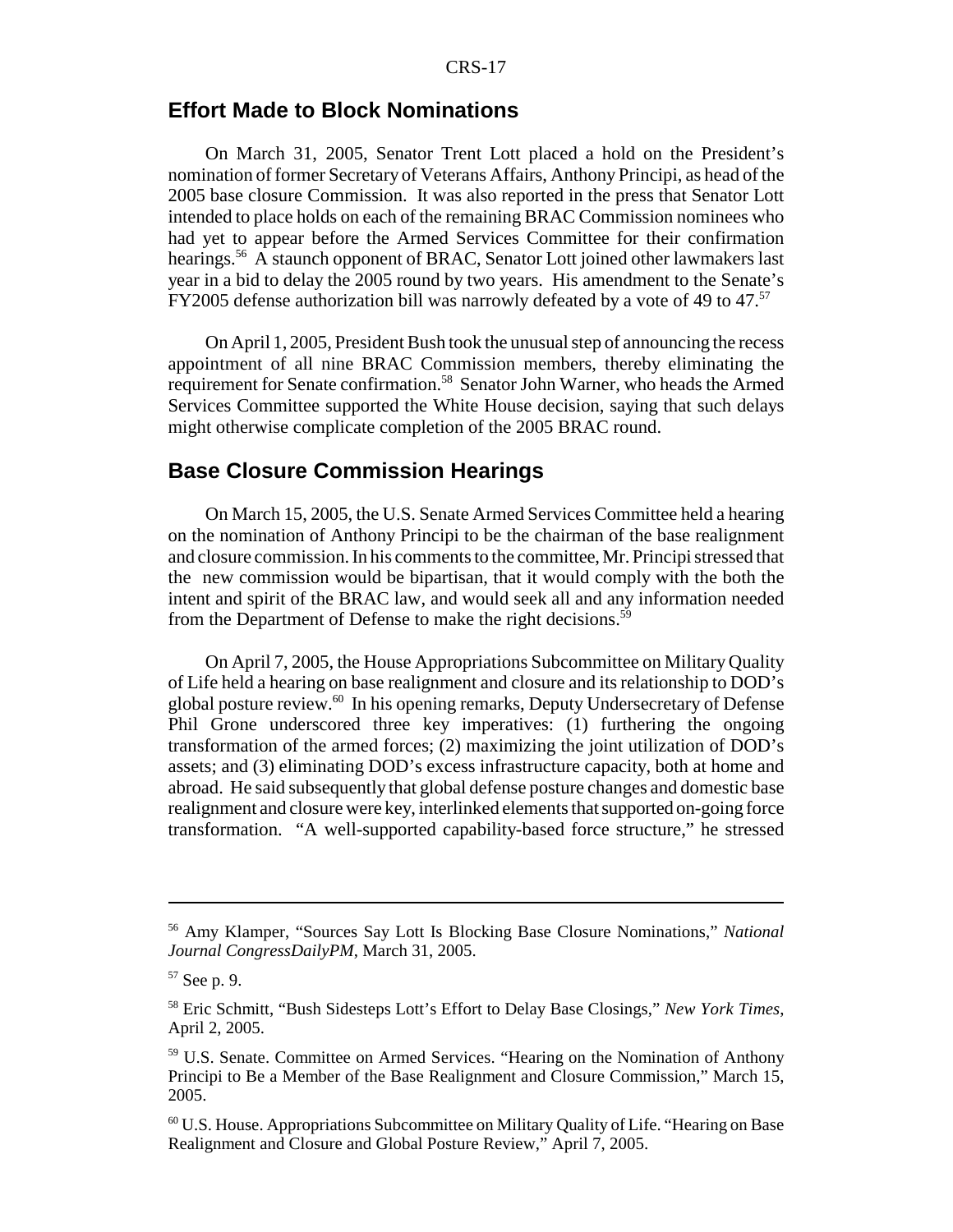"should have infrastructure that is best sized and placed to support national security needs and emerging mission requirements."61

On May 3, 2005, the new BRAC Commission held its first hearing, a morning session that opened with the swearing-in of all nine members. In the first hearing, the Commission was briefed by witnesses from the Congressional Research Service and the Government Accountability Office on the statute guiding the decisions and criteria that are to be applied in evaluating DOD's proposed selection, the issues it is likely to face in the months to come, as well as the lessons learned from prior BRAC rounds.

In the afternoon session, the panel was briefed by the chairman of the National Intelligence Council on threats to the United States over the next 20 years. These threats included "unconventional tactics such as sabotage, terrorism, information attacks, and weapons of mass destruction used by terrorists insurgents and other nonstate enemies that might alter how the military fights its battles."62 A third hearing was held by the Commission on May 4, 2005, which addressed important DOD force structure issues, including the need to secure the United States from a direct attack and the need to strengthen partnerships and alliances abroad.

 $61$  Ibid.

 $62$  Megan Scully, "Base-Closing Commission Gets Underway with Briefing on Threats," *Gov. Exec.com*, May 4, 2005.